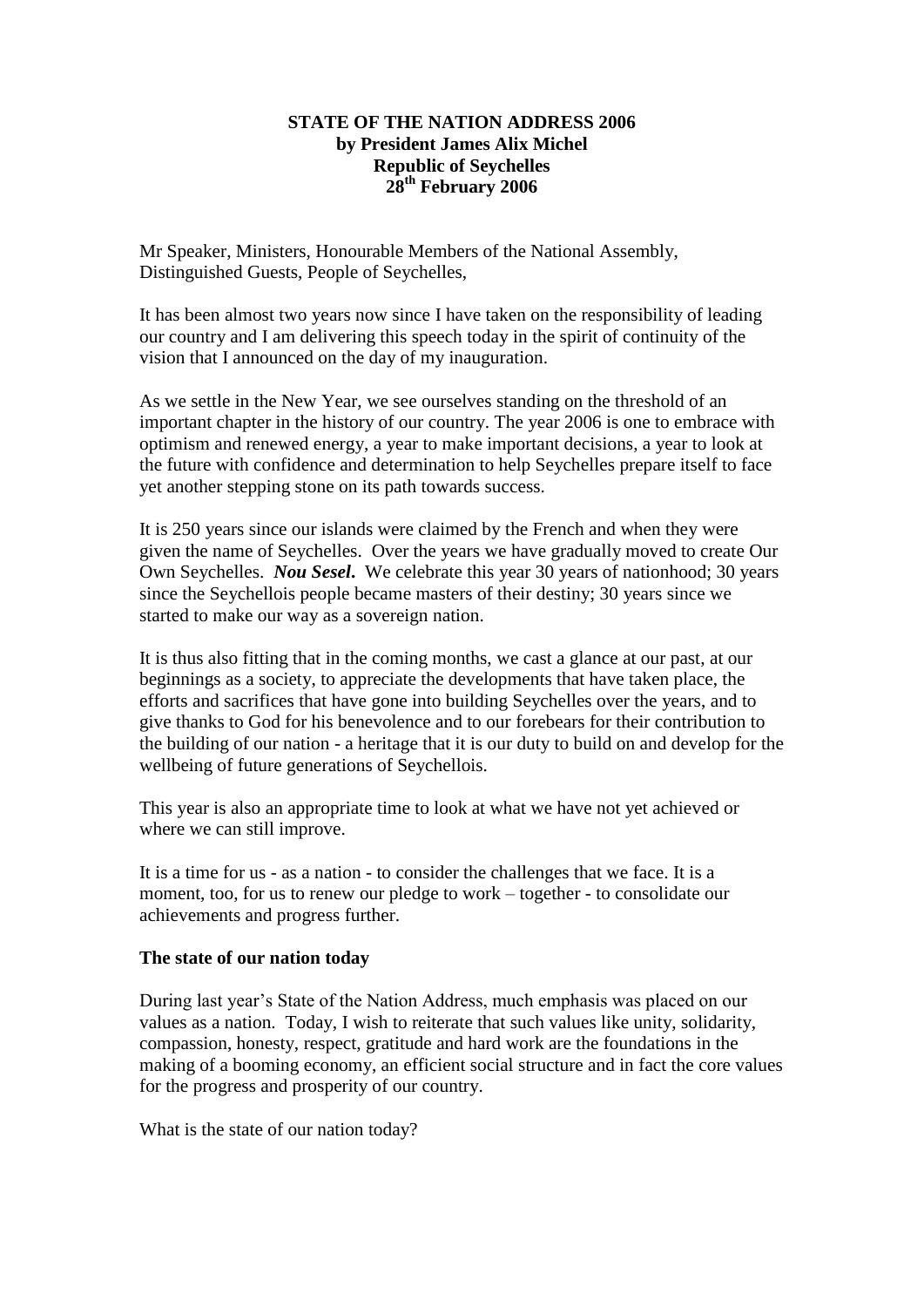Today, every citizen in Seychelles enjoys free primary health care and free hospital treatment. Treatment that cannot be provided locally is done overseas on a needs basis and not on the patient"s ability to pay.

Every Seychellois child has access to primary and secondary education and the majority of our children attend two years of free pre-primary education. Every year some 100 Seychellois start university or higher education courses, mainly in overseas institutions. The opportunity to undertake higher studies does not depend on personal financial capacity. We also have a literacy rate of over 91%.

More than 70% of Seychellois households own their own houses (2002 Census) and we are constantly striving to increase these housing opportunities. There are some 21,000 houses in Seychelles, more than half of which have been constructed in the last 15 years.

87% of households have treated water and 96% have electric lighting.

We also benefit from increasing access to technology and communications. 63% of households have fixed line telephones. There are 54,368 subscriptions for mobile phones.

All these contribute to make the standard of living of the average Seychellois one of the highest in the developing world.

Mr Speaker, I may be stating things that we already know. And talking about things that many of us may now take for granted. But in highlighting those facts, I want to make the point that we should not take such achievements for granted because they did not come about just like that.

It is good to have a sense of perspective. It is good, sometimes, to remind ourselves of what we had or did not have not so long ago for us to appreciate what we have today.

## **The Seychelles Way**

It is not at all my intention to boast. But it is also helpful sometimes to look at other countries, other societies, to appreciate what we a small population without the usual exploitable natural resources have accomplished in a relatively short period of time. We have indeed reasons to celebrate!

What are the reasons for our success?

For us to reach where we are as a nation, we have had to work hard to fulfil the vision of development that has inspired us for some three decades, a vision of people-centred development; a vision in which our people are both the agents and the beneficiaries of development.

This has been the Seychelles Way to ensure that development is not just about making more money and accumulating more reserves, but that it is about investing the wealth we create in our people in improving the life of our people through our socio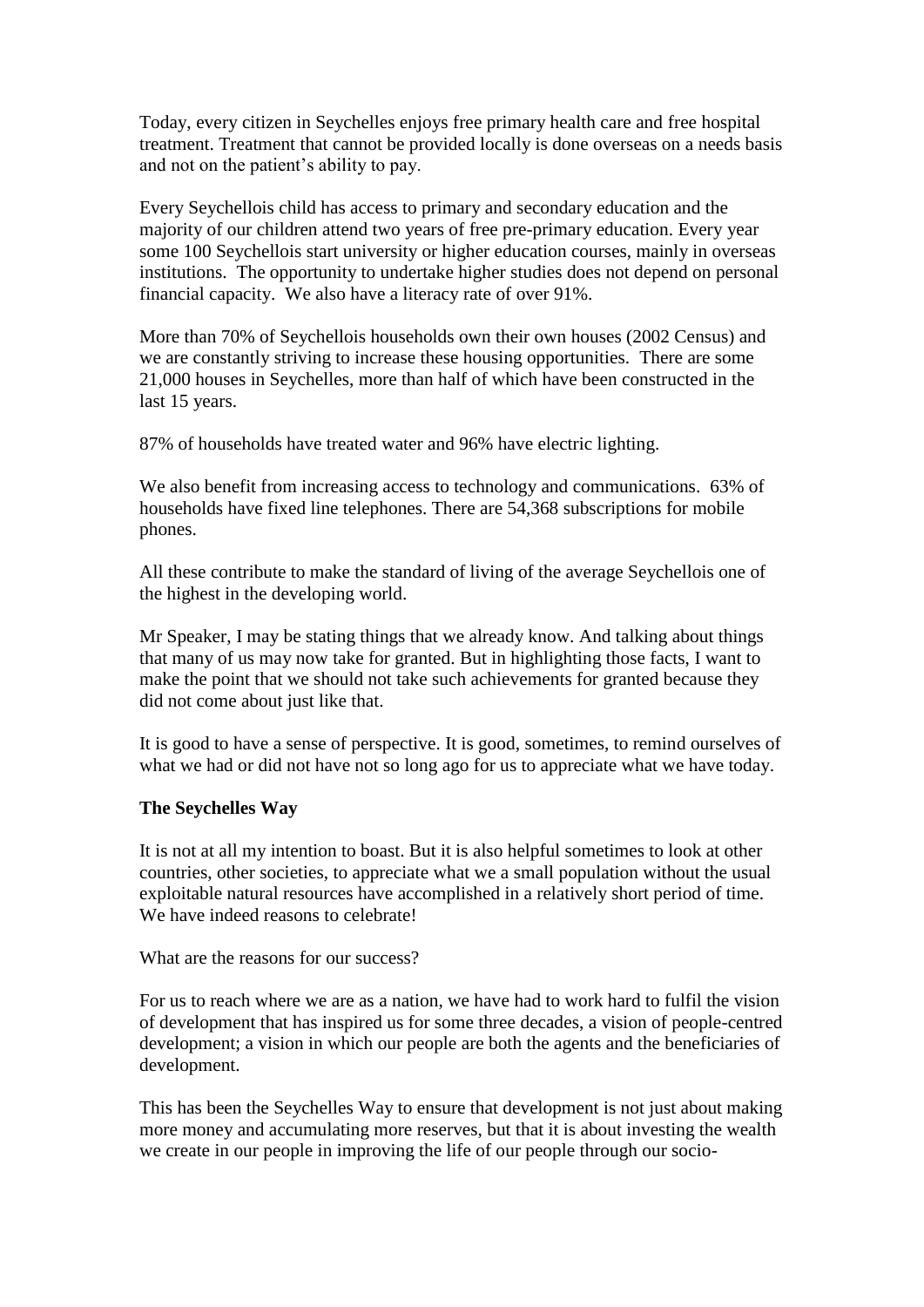economic programmes, in providing opportunities for progress, for all our people, irrespective of background, so that all can live in dignity and fulfil their potential.

Yes, dear Seychellois brothers and sisters, the wealth of our country is invested in us all of us.

This policy has also meant that we have invested substantially in national infrastructure projects - schools, hospitals, clinics, housing, primary and secondary roads, transportation, land reclamation, power stations, the fishing port and so on. Some commentators in the past may have tried to say that the Seychelles" economy could not support the development of such ambitious projects. However, economic progress depends on the right investments in infrastructure. It also requires vision. We had a vision and we are realising it.

This development of our infrastructure and of our human capital provided the backbone for our future economic progress. Despite the difficulties that we may have experienced to fund these capital projects at the time and the pressures that they exerted on our economy, these investments have provided the platform for our economy to take off. Without these investments in the past, we would not see the dynamic economic revival we are seeing today. We are now in a position to allow for a more flexible management of the economy. We can move to the next phase of our development while retaining the fundamental policy of the SPPF Government to place the ownership of the economy in the hands of every Seychellois.

## **Successful measures**

#### Mr. Speaker,

Allow me now to quote a few other indicators of the state of our nation today that illustrate the increased dynamism of our economy.

In 2003 the Government took a number of measures to address certain imbalances in the economy and to create the conditions for its re-launching for a new phase of development.

I am glad to say that the measures have been to a great extent successful. On the fiscal side, Government has achieved budget surpluses for three consecutive years while at the same time maintaining our key social programmes.

Today there are 6,800 licensed businesses of various kinds, and 562 cottage industry activities. 93 new businesses started in 2005 alone.

In 2005 over 200 private sector projects were approved, with a nominal value of more than SR2 billion and an employment creation potential of over 1500. 86% of the approved projects were for Seychellois investors, although the nominal value of these projects was less than that of the fewer foreign projects.

In tourism, 12 large new hotels have already been built, upgraded or are in the process of being constructed. 37 small hotel projects were also approved.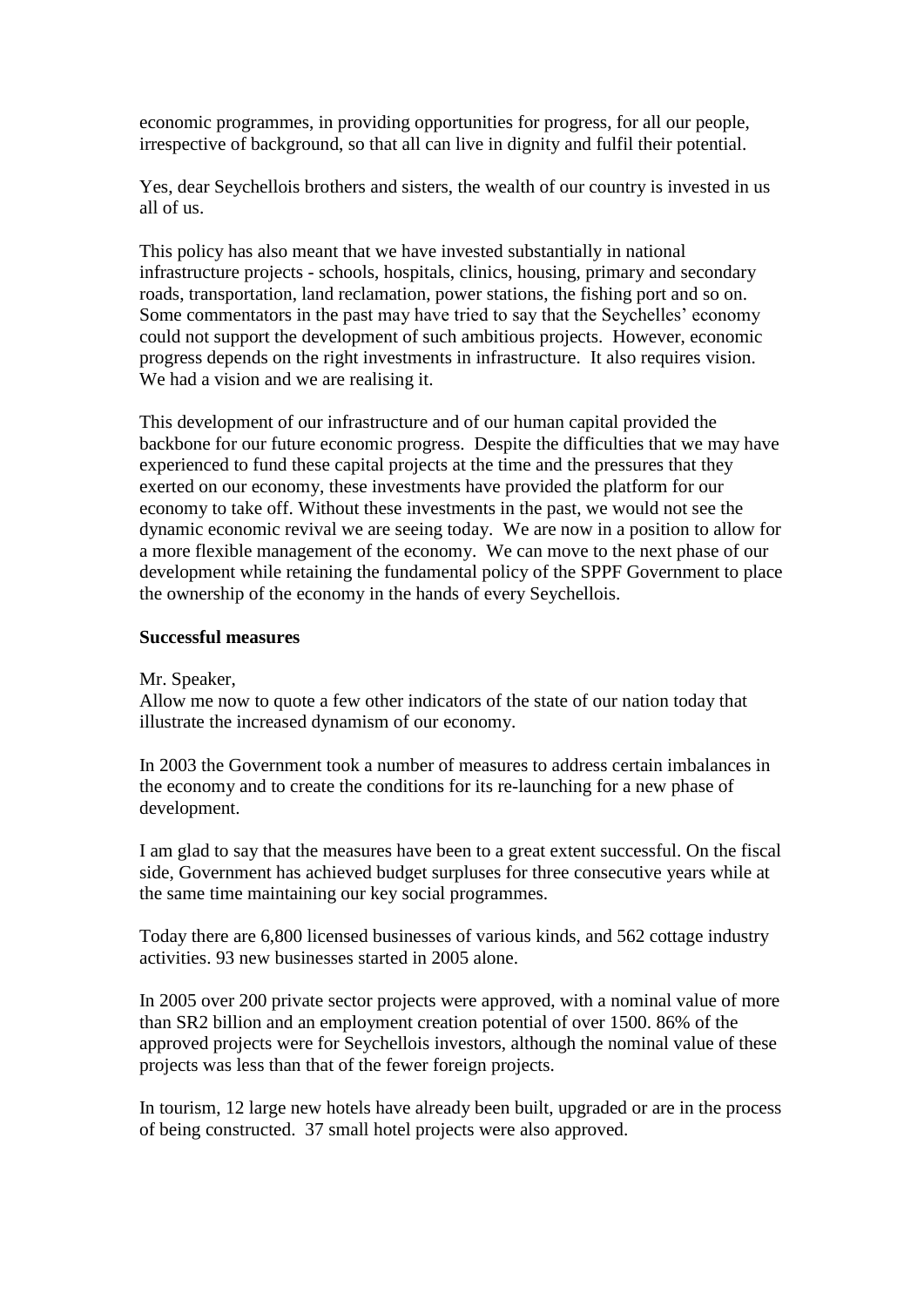The increasing dynamism of medium to small industrial enterprises is reflected in the approval in 2005 of 42 new projects representing a total value of SR34 million.

The growth of Seychelles as an offshore jurisdiction in 2005 has been encouraging. Of the nearly 25,000 companies on the IBC register, more than 7,000 were formed in 2005 alone.

The offshore sector, excluding the international trade zone, is estimated to have generated a turnover of US \$20 million through the provision of offshore services.

At the end of 2005 the number of registered licensed companies in the international trade zone was 25, including the Indian Ocean Tuna Ltd (IOT). The zone employs over 2,500 persons of whom some 1,600 or 62% are Seychellois. The tourism sector experienced significant improvements and the number of visitors grew to 128,654 by the end of the year - the highest level since 2002. Our sustained development policy both in relation to investment in high-end products and small hotels and guest houses as well as linked to the opening of our skies to new airlines is thus showing positive results.

Receipts from tourism for the year are estimated to be just over SR1 billion.

In 2005 alone, 42 new small tourism businesses started operation. These include selfcatering establishments, restaurants, boat charters, diving and car hire operations.

The employment situation improved in 2005, with a growth of 3.5% over 2004. At the end of 2005 there were 40,128 persons in formal employment. Our economy is creating jobs.

As a result of these positive developments, the reserves held at the Central Bank have risen consistently and now stand at SR280 million.

Clearly our economy is improving. With continued hard work on the part of all of us, with continued stability in the country and the promotion of a true image of Seychelles and its potential, our economy is set to do even better in the few years ahead of us.

# **Taking Seychelles to greater heights**

The efforts of the last thirty years have brought us where we are today. Our continued efforts will take us to greater heights in the short and medium term.

It is the aim of my Government in partnership with the private sector and all stakeholders in society to work hard to:

- Consolidate the conditions for a dynamic economy for Seychelles
- Safeguard our values and improve on our social programmes for the wellbeing of the Seychellois people
- Ensure the proper management of our natural and cultural heritage and resources
- Promote a culture of preparedness in our population
- Promote stability, law and order and good governance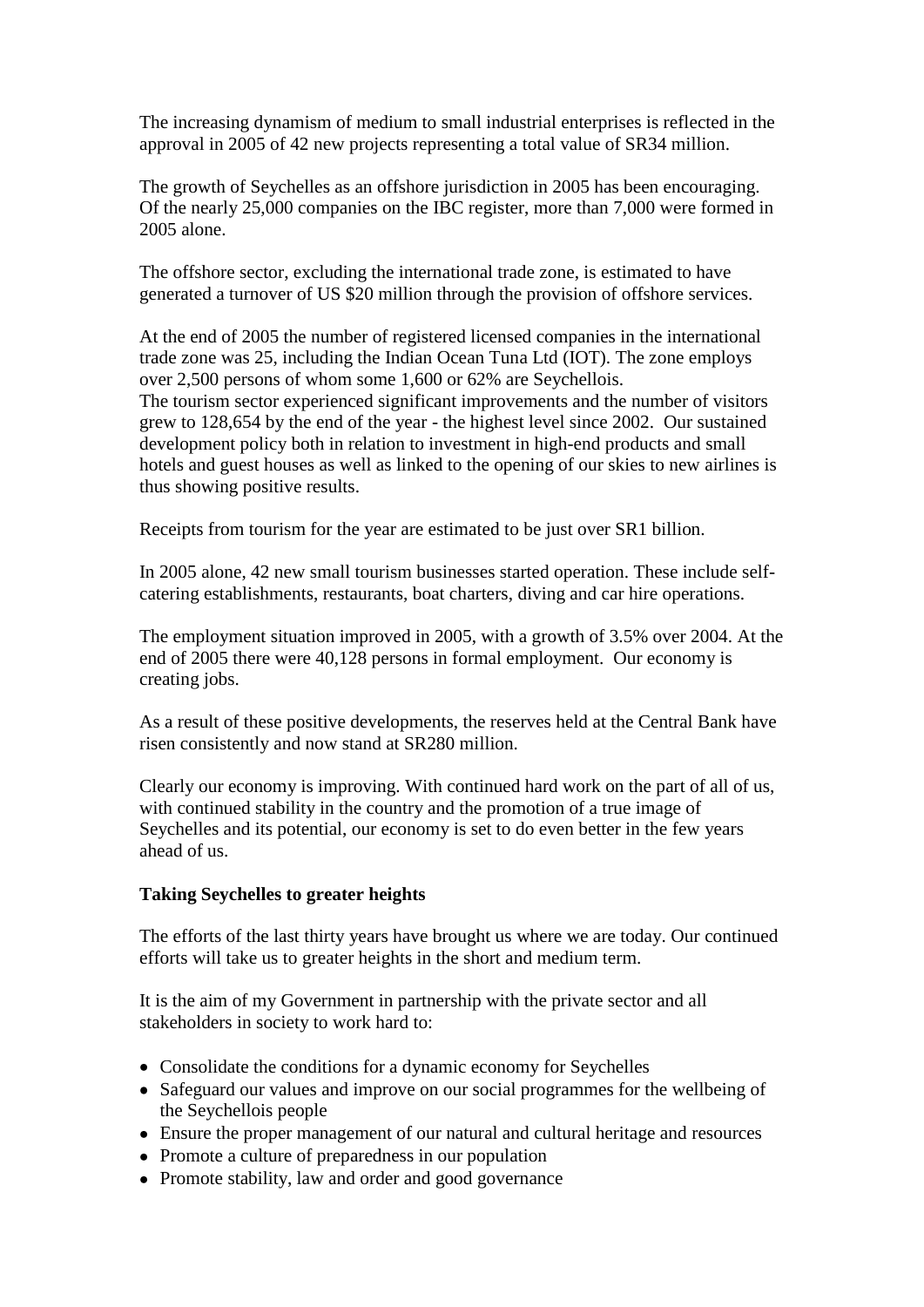• Strengthen the place of Seychelles in the World.

These are all elements of a vision that I call on all Seychellois to share and to work towards. It is a vision which builds on my pledge for a politically and socially stable as well as economically dynamic Seychelles which I made at my inauguration. The 2005 and 2006 Budgets are also strategies for the realisation of that vision.

Fellow Seychellois, even more economic progress is well within our grasp. To be able to achieve it nevertheless, the country also needs to continue to enjoy stability and peace. For its part, the government's role will be to facilitate a good business climate that will nurture an entrepreneurial environment. The government has already since mid-2004 implemented policies in that direction and we have started to see results through an increase in new businesses and renewed investor confidence.

I have sought to promote a business climate which will enable existing businesses to expand while also offering new opportunities for a new generation of entrepreneurs. In the course of my last two budgets, trades taxes have been reduced substantially and in many cases are now non-existent. We have also reduced Social Security contributions by employers.

For existing businesses and prospective ones, the government will continue to streamline the processes that they have to undertake such that their operations can become more efficient. The Department of Finance is currently reviewing existing legislation, and licensable activities, to cater for emerging businesses. A legislative framework for competition is being worked on.

The Tourism Incentives Act introduced in 2003 will be reviewed to take into account developments since then. For the tourism incentives to be successful other supporting policies would also come to the fore to make the whole economy more dynamic such that it can respond to any shocks.

Following incentives that had previously been provided to the agricultural, fisheries and tourism sectors, we are now in a better position to further extend these benefits to every sector of the economy.

In consultation with the business community, the Government has decided to provide further tax relief to businesses. The relief will be in terms of further trades tax reduction on through-puts, semi-finished goods and certain capital items for small businesses to be effective from July 2006.

Furthermore, from 1st January, 2007, all businesses that earn less than SR250,000 profit per annum will be exempt from business tax.

These measures further demonstrate my Government's commitment to the development of small businesses. We will continue to support them in their efforts to create wealth and employment in the country. We will continue to provide support through start up loans and training.

## **Partnership between government and the private sector**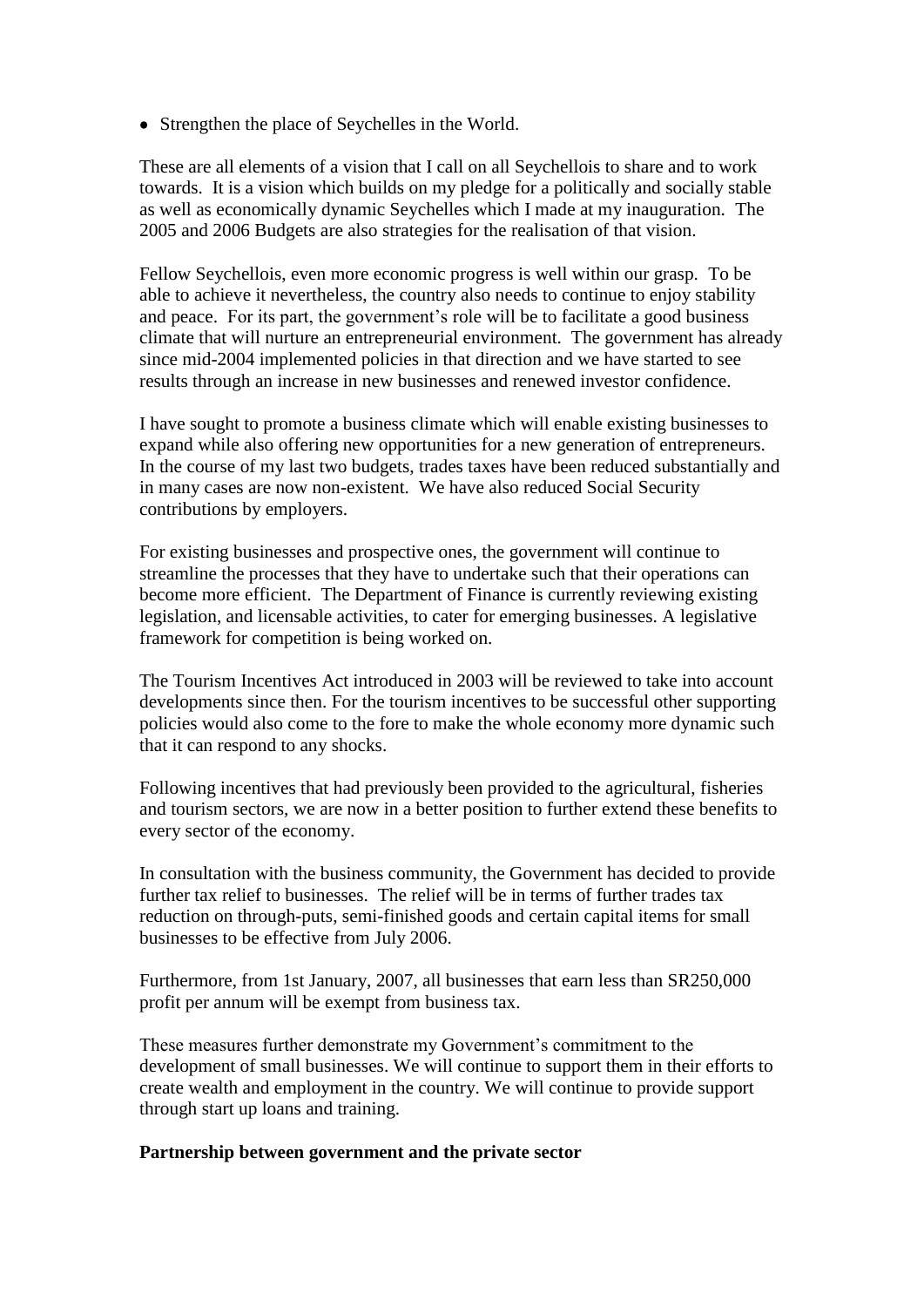Government believes in a partnership with the private sector for the sound development of Seychelles in the present and the future. This partnership is based on a Government which positions itself as a facilitator and a regulator. As the amount of foreign investment increases, we also aim to develop appropriate synergies with local companies and expertise to truly ensure that benefits are shared by the whole nation. I congratulate traditional as well as new investors who have been quick to see the potential of the Seychellois economy and the Seychellois people.

## My Speaker,

In relation to the two main sectors of our economy, tourism and fisheries, my Government aims to multiply the different means by which our people can continue to generate wealth for the country.

Fisheries has for many years been a very important economic activity, contributing some 40% of the foreign exchange inflows into our economy and providing direct and indirect employment to some 10,000 persons. In 2005, an estimated 87% of all tuna caught in the South Western Indian Ocean was transhipped through Port Victoria. The total expenditure of fishing vessels visiting Port Victoria has risen by 46%; from SR344 million in 2004 to SR503 million in 2005.

There is consensus amongst the stakeholders that Seychelles is yet to tap the full potential of its fisheries resources. There is also consensus that whilst we should strive to maintain our position as the most important tuna transhipment port in the region, we should equally devise policies and strategies that will facilitate value added activities to a larger share of the fisheries resources caught in our waters.

If we can succeed as a country to develop and put in place smart strategies, fishing has the potential of increasing further its contribution to the national economy. We have the competitive advantages, in terms of resources; we have the people. What we need is development finance and expertise to exploit the resources and maximize their value-added potential to the fullest.

Let us not be complacent, as competition in this sector is becoming increasingly intense, and many neighbouring countries are vying to compete for a larger share of Indian Ocean fishing market.

The objective of my Government is to ensure that Seychelles continues to be the leading fishing nation in the South West Indian Ocean, exploiting its comparative advantages to the fullest to maximize the socio-economic returns from its rich fishing ground.

To fully realize this objective, a Special Fisheries Development committee has been set up with the mandate of coordinating the inputs of all stakeholders in the preparation of a fisheries development plan for Seychelles.

#### **Seychelles is a proud seafaring nation**

We will also be taking a more proactive and leading role in the Economic Partnership Agreement process with the European Union to ensure continued market access and competitiveness of Seychelles fisheries export to the European Union.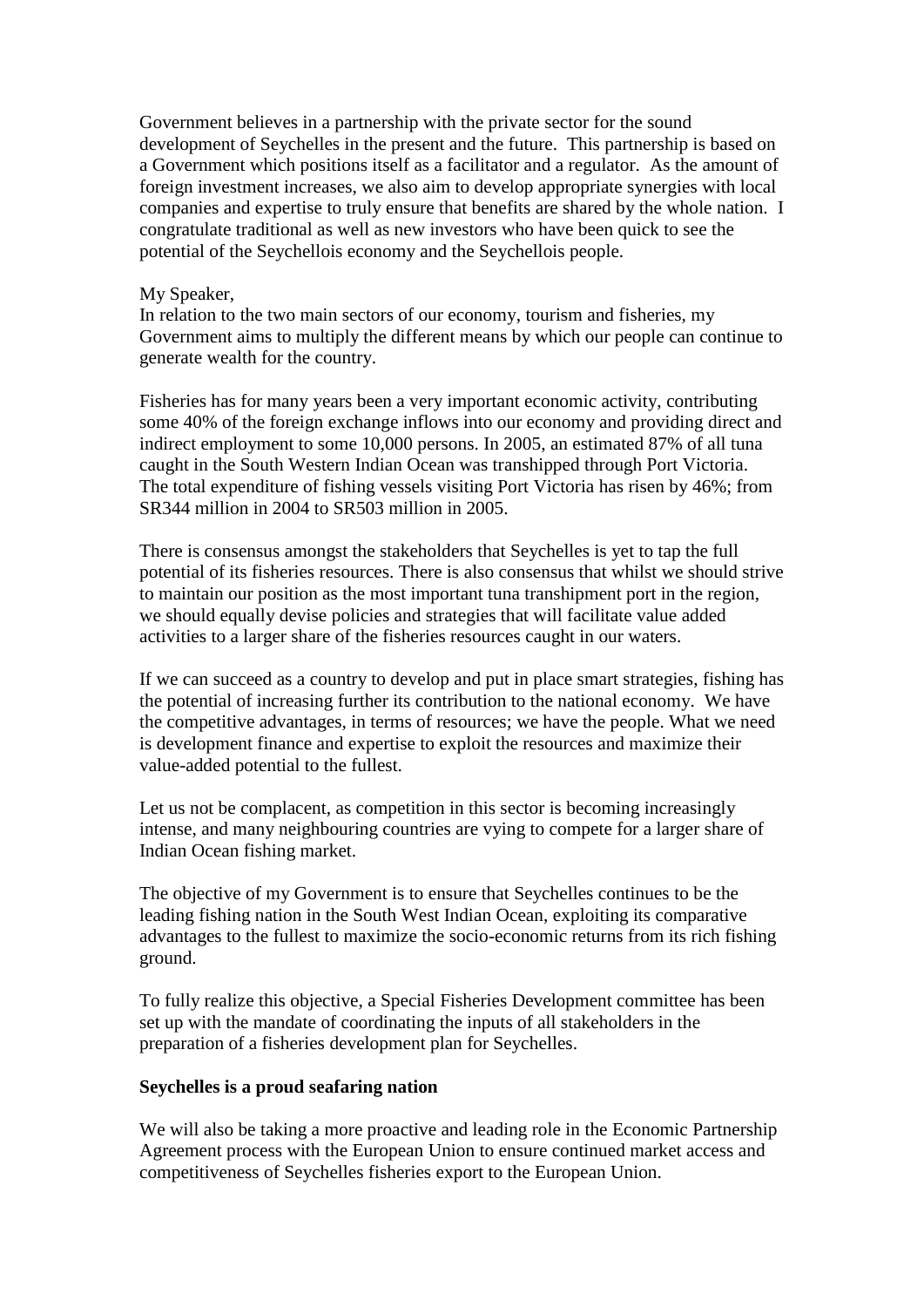Our new Maritime Training Centre will seek to develop a talented workforce to support the anticipated growth of the fisheries industry and the maritime sector generally.

Seychelles has a proud seafaring tradition. It is our earnest hope that more young Seychellois will take up a career in the maritime sector. I am happy to note that already 38 young Seychellois are employed in our tanker programme.

To encourage local investment initiative in the fisheries sector, new policies will be introduced whereby export of dermersal fisheries products will be restricted to Seychellois-owned companies and individuals.

We have reached advanced negotiations for the setting of a dry dock to service the fleet of purse seiners and long liners fishing in our EEZ, in addition to net repair and warehousing facilities - all important support services required by the industry.

We will strengthen our capacity for the surveillance of our economic zone in order to ensure the protection and properly managed exploitation of our marine resources.

We want to increase the contribution of our outer islands to the national economy. The Economic Planning Department will complete the study on the potential of the islands and the strategy for their development in the coming months.

Mr. Speaker, I would now like to touch on a subject which has been a topical issue, and that is the sale of Heinz Seafood which includes IOT.

When we sold 60% of the COI to Heinz we knew that we did not have the distribution strength or the resources to realise the full potential of the factory. At the time of the sale I stated then that this plant should build its production to ensure that Seychelles becomes a household name in tuna quality.

Today, as a consequence of domestic stability, government support and a dedicated and efficient workforce, this aim has become a reality.

IOT is producing in excess of 300 tons a day and is processing more than one third of the tuna caught in our waters. The factory is producing more than 28% of Europe"s import of canned tuna and contributes to almost 50% of consumption in UK. Today Seychelles has become a major force in tuna and a major equation in Heinz Seafood.

When Heinz announced the sale of its Seafood division I had an understanding that the buyer needs to understand the business and would be prepared to invest to realize the full potential of our natural resources.

I shared the concern of every Seychellois that the plant should not go into the hands of our competitors who would use it as a backdoor to gain access to our fish.

## **The future of IOT**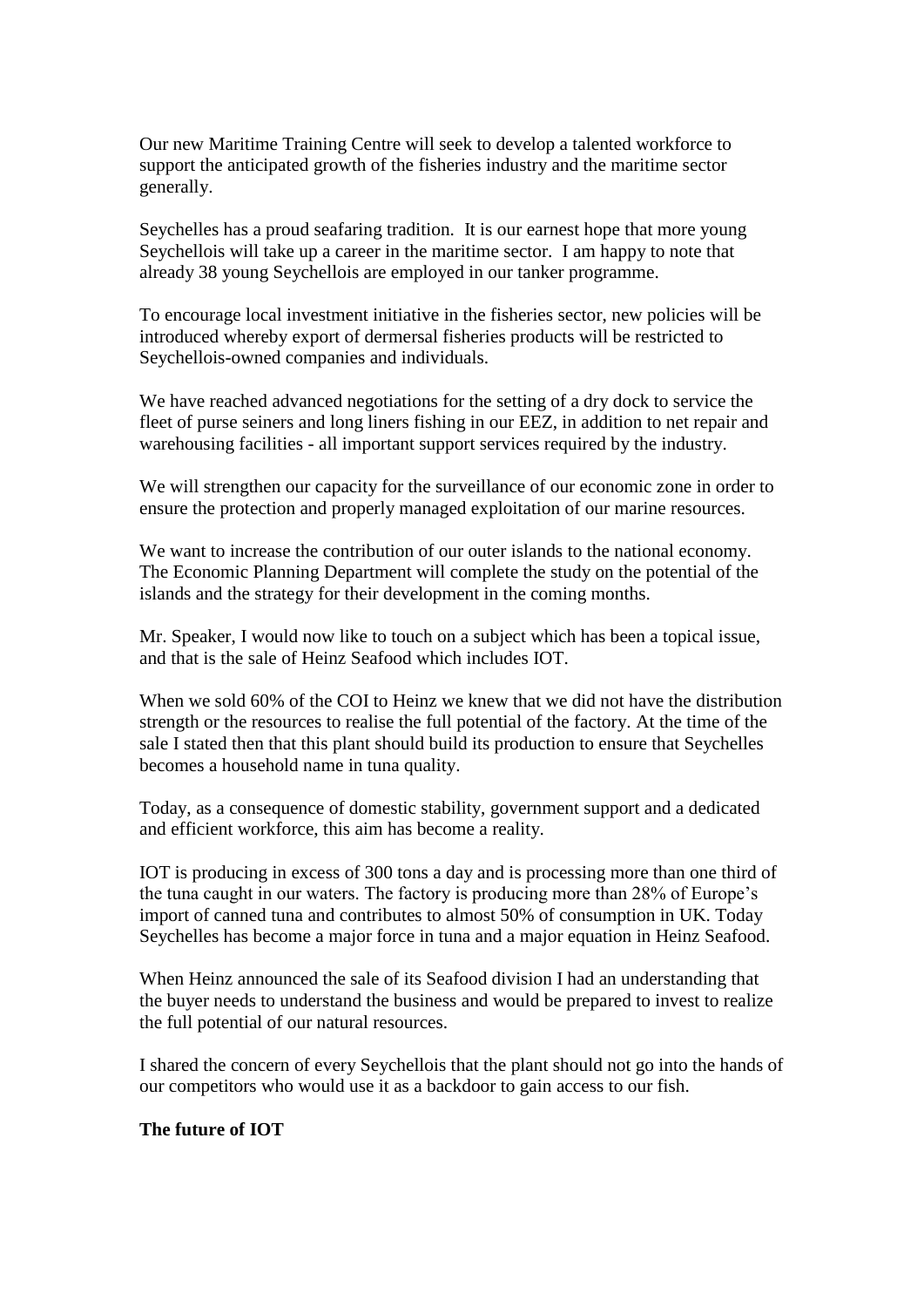## Mr Speaker,

Heinz has now confirmed that out of six buyers which were shortlisted, they have decided to sell the business to Lehman Brothers Merchant Banking and the current management staff of Heinz Seafood. It is expected that the transaction will be completed towards the end of March.

I am pleased to inform the people of Seychelles that I have seen the business plan of the new buyers and I am confident that they are in line with our vision of how the industry should be developed.

The objective of the new buyers is to "bring more of our fish for processing in Seychelles" and "to concentrate on building up the industrial value-added base".

They presented to Government last week their vision, operational objectives and investment plans for the Seychelles factory for 5 years starting in April 2006.

I am happy to announce that Government has approved the investment plan of Lehman Brothers which includes:

- The construction of cold storage facilities with a capacity of 10,000 tonnes of tuna. Cold storage facilities will also be made available to other boat operators.
- Construction of a loin plant, capable of producing initially 10,000 tonnes of tuna loins per annum, and 30 tonnes per day for export
- Improving the present production line with a view to increasing tuna canned production from 85,000 tonnes per annum to 110,000 per annum, that is to say, 500 tonnes per day in the next three years.

The additional investments in the canning factory will broaden the base of value added fishing activities, resulting in significant benefits accruing to the economy in terms of foreign currency earnings, new employment opportunities for Seychellois, and other fiscal benefits etc.

As a first step to achieving our national dream of owning a fleet of purse seiners, they have invited us to join them in the immediate acquisition of two vessels. My Government will be studying the proposals and will make a decision in the immediate future.

At my request, Lehman Brothers have also agreed that the employment conditions of Seychellois employees of the cannery will remain the same. They have, in addition, agreed to introduce and put in place a compensation scheme for long service which will bring the conditions of IOT workers in line with other workers in Seychelles. The workers will be given the option of drawing their compensation for length of service on a monthly basis as is the present case, or at such other intervals to be agreed jointly between management and the worker.

As per the commitment I made last year, all Seychellois workers at IOT will receive an ex-gratia payment, which is to be calculated on the basis of the worker"s basic pay and allowances at the rate of one day"s pay for each month of completed service until the date of sale, and in accordance with the Employment Act. This ex-gratia payment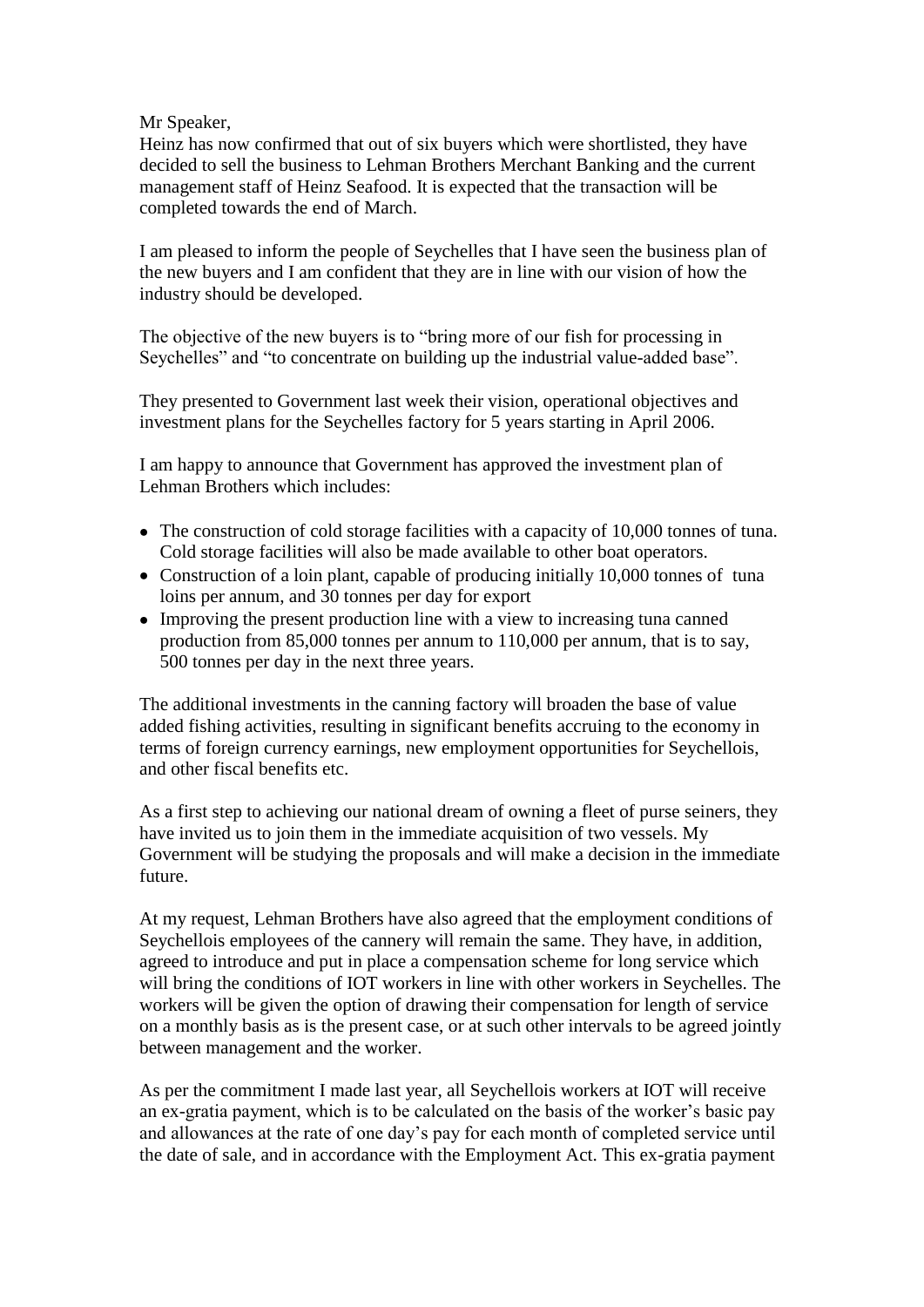which will be effected early in April 2006 will be made by Government, even if the workers do not qualify for compensation given that IOT has SITZ status.

I should like to clarify that upon workers receiving the compensation that Government is paying, IOT could re-employ workers on their basic pay as if they were starting afresh. However, they have agreed with my proposal that Seychellois workers continue to have the same benefits as before as if there had been no change of ownership.

I call on each and every worker of the factory to avail themselves of the new opportunities and incentives offered by the new management of the factory to improve productivity and to give the best of themselves for their benefit and that of their families. In doing so, they will equally be contributing to the economic prosperity of Seychelles and their fellow citizens.

## **The changing tourism landscape**

### Mr. Speaker,

In tourism, as mentioned earlier, the increase in arrivals has been very positive for our economy. This is not just a matter of chance but due to the combined efforts of Government and the private sector. When tourism does well, all Seychellois benefit.

The new investments in major hotels will also feed into our improved performance. Small locally owned hotels, guest houses and restaurants have also played an important role and will benefit greatly from the reduction in business tax already mentioned. This tax reduction will allow them to reinvest some of their earnings in improving their product and further enhancing those Creole characteristics of our tourism establishments that provide added value to Seychelles as a destination.

The tourism landscape is changing worldwide, and Seychelles must strive to both adapt to this landscape and provide something which is specifically Seychellois. This is why Government will continue to support small locally-owned hotels.

#### **Support for Air Seychelles**

Government will also continue to fully support Air Seychelles. We have opened our market to other airlines, and Air Seychelles has continued to fly the Creole Spirit and continued to bring increased numbers of visitors to our shores. It has shown that it can flourish in a competitive environment. Air Seychelles last year brought more visitors to our shores than any other airline. It has posted profits for the 7th year running and recorded a 7% growth in 2005.

Air Seychelles is also in active negotiations with aircraft manufacturers and leasing companies with a view of renewing the international fleet with newer state of the art aircraft, such as the new Boeing Dreamliner and the Airbus A350. This Government intends to continue to assist Air Seychelles in increasing its long-haul fleet to meet increasing demand. Increasing the capacity on the domestic fleet is also a priority and a new aircraft will be operational shortly.

## **Subcontracting of major projects to Seychellois**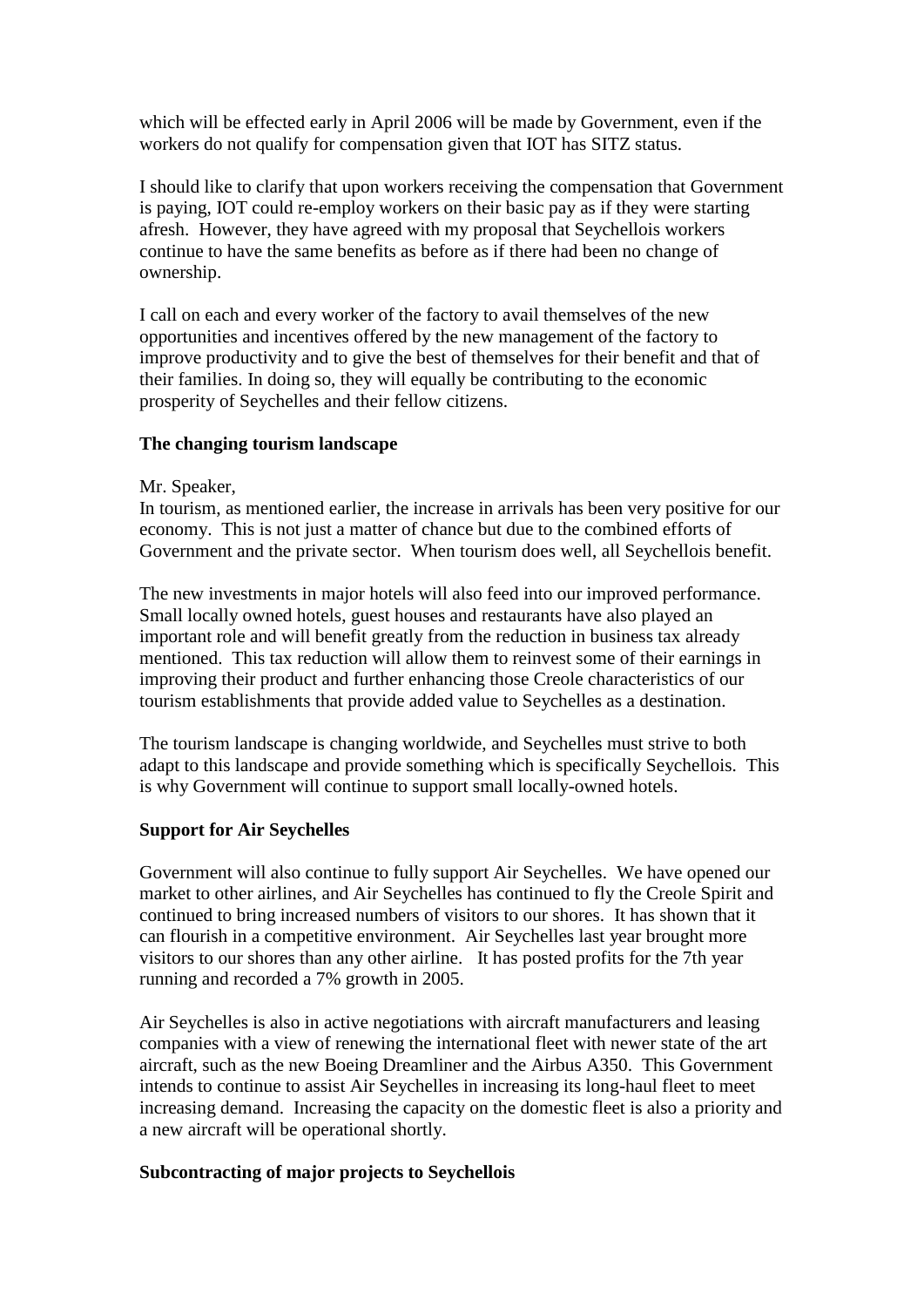We will also strive to improve the multiplier effects of major projects developed by foreign investors. Our policy will be to ensure, to the extent possible, that all major project contractors subcontract to Seychellois owned businesses for jobs related to plumbing, air conditioning, wiring and so on. The companies chosen for these jobs will also receive the same concessions as the overseas contractor responsible and as provided for by SIB. I call on all Seychellois businesses involved in this type of work to also provide an efficient service with competitive prices.

Our investment forecasts are already extremely positive for 2006 and 2007. Total new investment for 2006 is estimated at USD 350 million. Investment in the tourism sector will continue to be strong and the employment creation potential is estimated to be over 3000 jobs once the projects are fully implemented. Substantial new investment is also projected in the fisheries industry with several proposals centring on the improvement of our port facilities, cold storage, and fish processing.

The recent investment of 60 million Euros by KFW Bank in the further expansion of our tanker programme is also a key indicator of the confidence in the expected performance of our economy as a whole and particularly in this emerging pillar.

We also need Seychellois to invest in our economy; and as our economy continues to improve, I call on all Seychellois to reinvest in our development.

The Investment Code which came into law late last year will provide a sound platform for investment. In the coming months, new and revised legislation concerning the Licensing Act, Companies Act, Employment Act and the Competition Act will be introduced to enhance our legal framework for investment. The updating of the Anti-Money Laundering Act of 1996 will also strengthen the regulatory framework of the Central Bank and increase confidence in our economy.

#### Mr. Speaker,

Investment from overseas is a key contributor to the growth of our economy. In the absence of foreign direct investment, our economy will stagnate. We need FDI to create more wealth and prosperity, to generate more foreign exchange and to sustain the socio-economic development of our nation.

One of the key factors in attracting FDI is the availability of infrastructure. We need to create the infrastructure to attract FDI in our country. That is the reason why we have to lease or sell land to foreign investors on which such projects as hotels, factories, dry docks etc. can be implemented.

## **Investment and employment**

We are going about it in the right way as can be attested to by the level of investment in the last year, in tourism or in integrated projects such as Eden Island. These investments are being made in the right framework that will maximise investment for the benefit of every Seychellois. Our economy needs this investment to develop, and it is up to us all to provide the right conditions for this investment while safeguarding our natural heritage. Government"s policy for the lease or sale of land takes this into account. To pretend otherwise would be dishonest!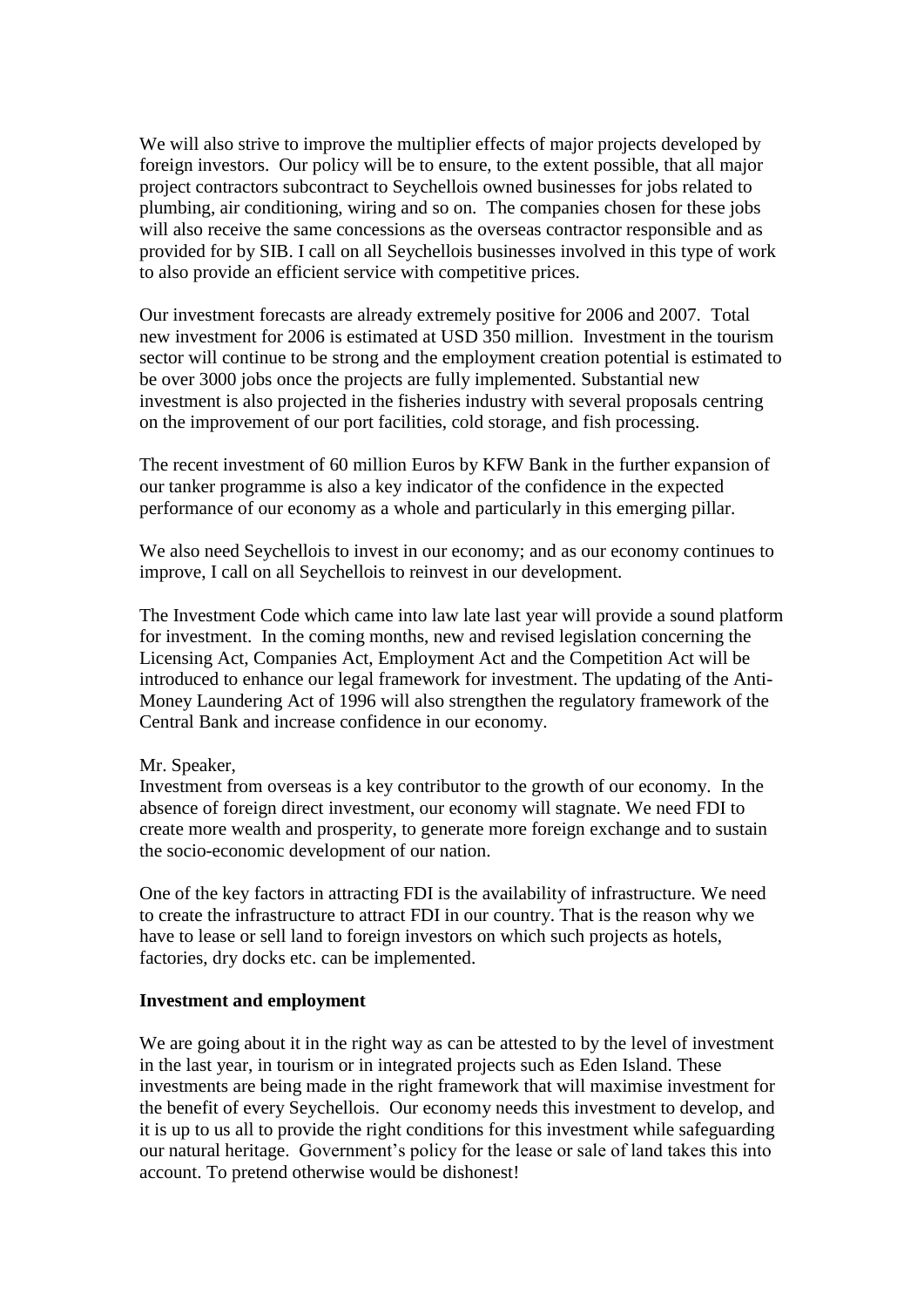As already noted, formal employment is on the increase. In the course of 2005, the Employment Department registered 2446 vacancies to which job seekers were referred. From these referrals 1,951 applicants were employed. In fact, the number of registered job seekers in relation to the number of vacancies would seem to indicate that unemployment should not be an issue. The main constraints identified from the Department's analysis are related to a lack of specific skills on the part of the applicants in some cases as well as a continued problem of perception with regards to certain forms of employment. Training and support schemes have played a key part in reducing unemployment including the 600 places made available under the apprenticeship scheme, the 300 places under the skills acquisition scheme and the 625 places under small business development projects.

Given the need expressed by tourism establishments for qualified beauticians, hairdressers etc., we aim to offer training in those areas. This will be provided under the aegis of the Ministry of Education and Youth, and will start in the second half of the year.

All these schemes aim to lead beneficiaries to full employment where they can provide a good livelihood for themselves and their families.

Government recognises the importance of localising posts as much as possible. Government will be working in close collaboration with employing organisations on their localisation plans. In particular, the Ministry of Economic Planning and Employment is working with hotels to improve career prospects for Seychellois.

## **The graduates and improving working conditions**

Our graduates are key to the success of our localisation strategy. We are a small country. We invest tremendously in every graduate, and every graduate can contribute to our development. I am proud to state that our country is not afraid to give responsibility to our youth - many of our Government offices are headed by dynamic young professionals who have directly benefited from Government-sponsored training. The private sector also is making maximum use of our young and qualified resource pool, including a number of international investors. We will continue to provide an enabling environment for our young professionals to progress in the workplace and to retain their services in Seychelles. Our Budget for 2006 is bringing in a new Graduate Scheme of Service which provides a substantially improved package for our graduates. I call on the private sector to follow suit.

We are continually looking at ways of improving working conditions. The review of the Employment Act is being undertaken to that end. It will provide all workers, both in the public and private sector, with 21 working days leave as opposed to 21 calendar days. This means that Seychellois workers can benefit from a month of leave in a year. This new legal provision will be submitted to the National Assembly in mid-March and, if approved, will take effect from  $1<sup>st</sup>$  January 2006.

### **Reducing the cost of doing business**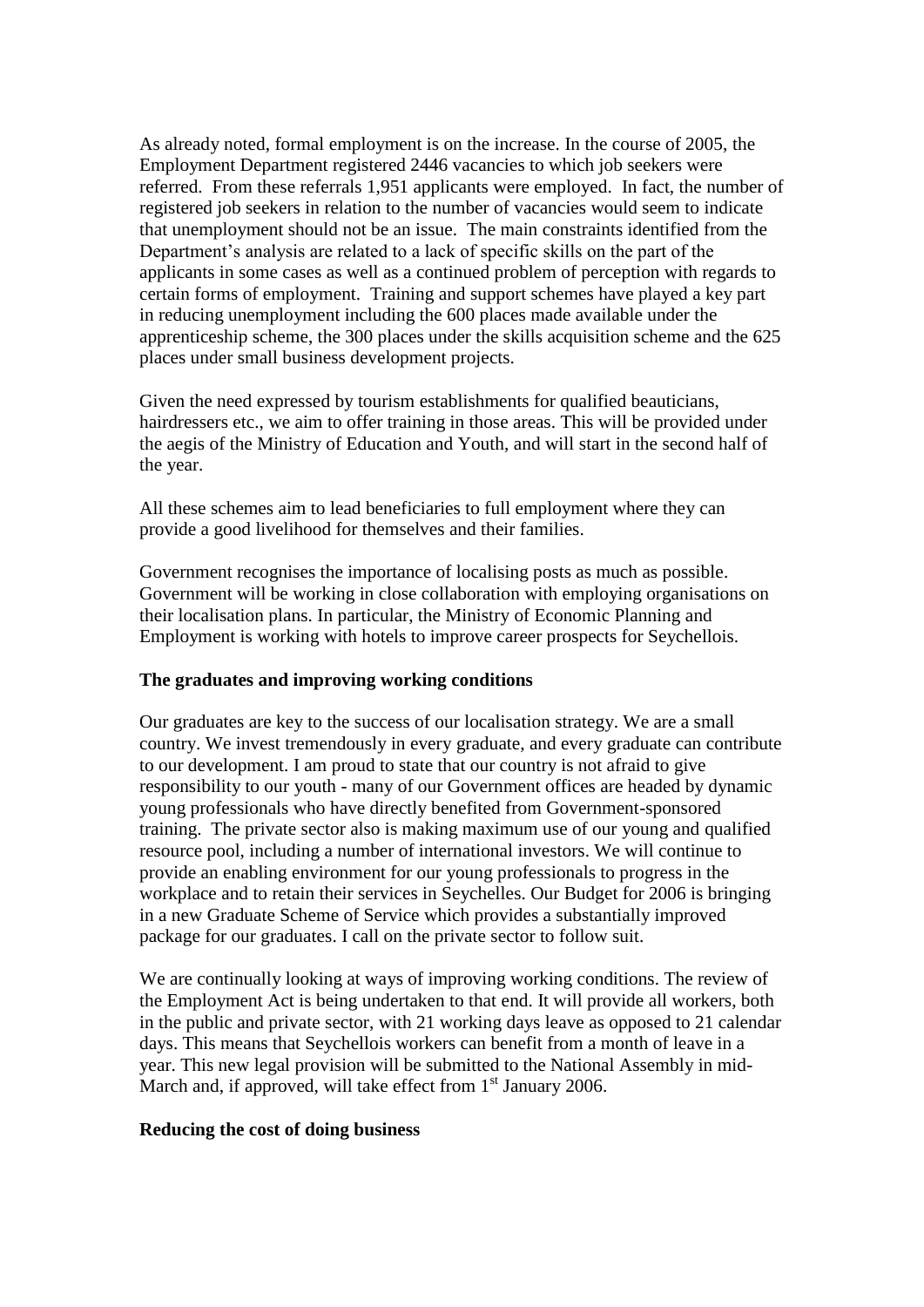In my budget address two months ago, I sought to reduce the cost of doing business through a reduction in companies" SSF contributions. I urge employers to use this reduction where possible to improve workers' wages in the private sector. I am pleased that some companies have heeded this call and would like to once again ask those who have not done so to consider this.

The 2006 budget also introduced a series of measures to reduce the cost of living further, and we have already seen positive results. These measures will be reinforced during the course of this year.

# **An efficient, ethical and loyal civil service**

A dynamic economy depends on an efficient and dependable civil service. Our civil service must be efficient, ethical and loyal and serve the people in a timely manner. We need to improve further on the progress we have made so far. I call on every civil servant to act in a manner which is respectful to the members of the public and of the role of Government.

The effectiveness of the civil service also rests on good working relations in all its units and on mutual respect between management and staff. While management must ensure good work discipline and productivity it must also manage with tact and understanding. Management at all levels should be concerned with professional development and career planning.

As announced in my budget address, Government has reviewed the payment of gratuities to civil servants. The qualifying period for gratuity payment is currently 15 years. From January 2007 gratuity payment will be made every five years for workers in the public sector.

To encourage them to develop a culture of savings and to invest for the future, Government is providing a number of mechanisms. They can, for instance, invest in high interest Treasury Bonds or purchase shares in privatised companies. In addition, they can also contribute to the Pension Fund.

The Pension Fund, it is to be noted, has come into operation in January 2006 and is paying a monthly retirement pension and other benefits to workers who have retired since 2005. To date a total of 120 retirees are benefiting from the Pension Fund. 190 retired public sector workers are receiving the monthly special public sector pension.

## **The privatisation programme**

We are proceeding with our privatisation plan at a cautious pace, in accordance with the recommendations of the World Bank. The privatisation of the former State Assurance Company, currently under way, will also allow for a new savings culture and diversification of savings and investment by individuals and businesses.

In designating 60,000 individual shares in the new State Assurance Company to be reserved for purchase by the Seychellois public, we are creating opportunities for a share ownership culture. To enable this, a share has to be affordable to every Seychellois. Government has thus decided to offer the shares at a fixed price of R150.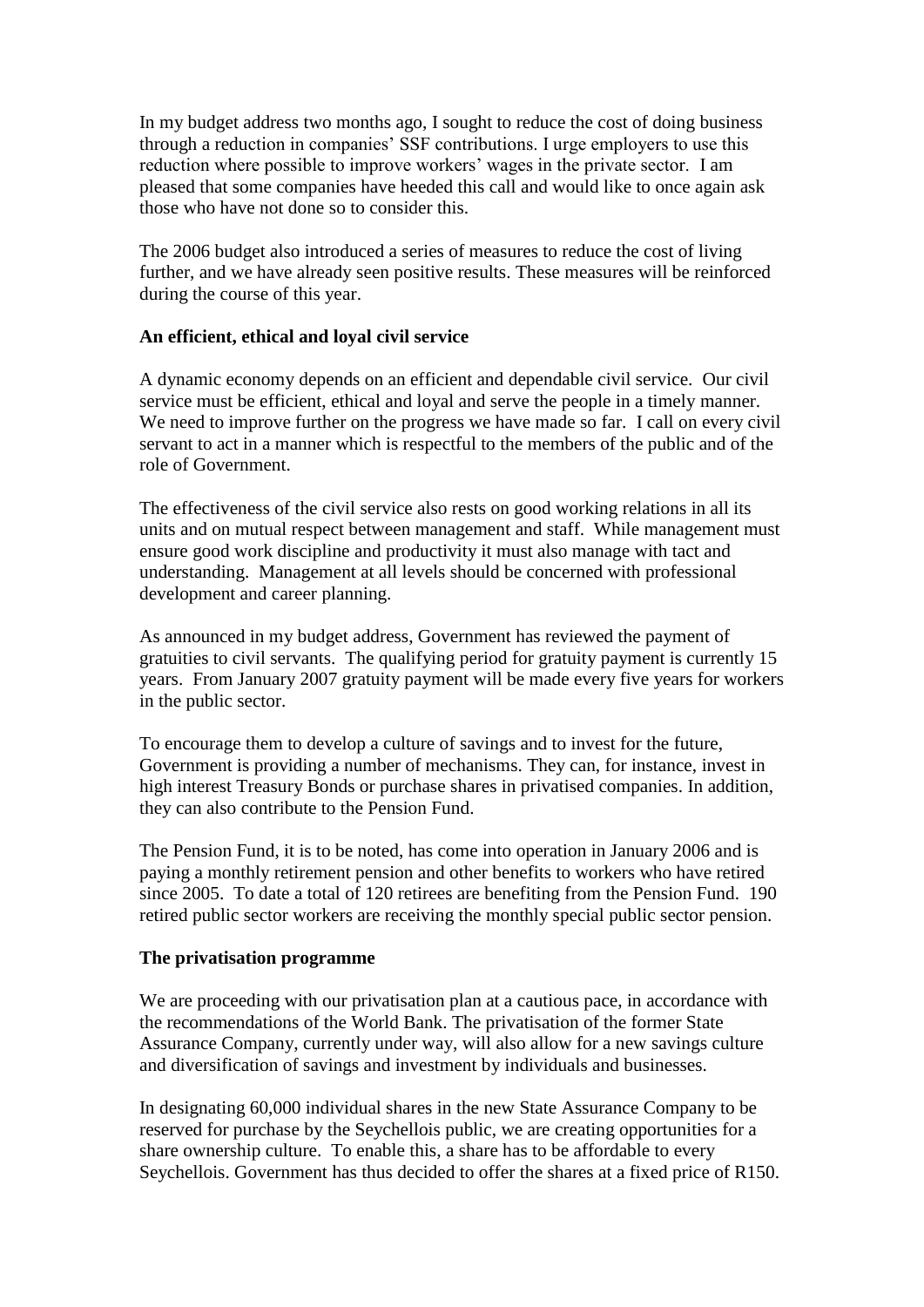Every Seychellois will have the opportunity to buy a share. This is also why the first wave of shares will be offered on the basis of one share for every adult over the age of 18 years. Any remaining shares will also be offered to members of the Seychellois public who wish to buy more shares.

I would also like to encourage private companies to also take this initiative in making shares available to the general public. I note, with satisfaction, that a few companies have already done so in the past. Recently, Constance Hotels and Corvina Investment have created 'Le Refuge du Pêcheur', a joint management company for the Lémuria Hotel on Praslin and the upcoming Ephelia Resort at Port Launay. Shares to a total value of R55 million will be made available for purchase by Seychellois. At current market valuation, this will allow Seychellois to own over 11 percent in both resorts, in addition to those held by Corvina Investment.

These developments indicate that the time is right for a stock-brokering company to be set up. Government is looking into the possibilities of facilitating such an initiative with the private sector.

## **The search for petroleum in Seychelles**

International petroleum exploration companies have begun to show greater interest in Seychelles" hydrocarbon potentials. In 2005 we signed an agreement with a US-based company. Drilling is expected to start within the next two years.

Several companies visited Seychelles during 2005 to discuss opportunities with SEPEC. The publication in international symposiums in the coming months of results of new geochemical studies is likely to attract more exploration interest.

Great progress has been made and in the light of the new data we are very optimistic of the possible discovery of hydrocarbons in very large commercial quantities.

# **Telecommunications**

Seychelles is today totally dependent on satellites for its communications with the rest of the world. Our economic development depends to a large extent on our telecommunication capabilities. We are well positioned in that sector thanks to investment into GSM networks, Voice over IP, wireless broadband, ADSL, cable broadband and so on. But we need to move even further. Government will hold discussions with telecommunications providers and other stakeholders on the strengthening of our telecommunications capacity and the possibility of direct access to the world wide network of cable systems through a submarine cable link.

## **Foreign exchange**

## Mr. Speaker,

Foreign exchange availability remains one of our major challenges. As I have said before, there is no quick-fix solution. The availability of foreign currency in our system depends on our ability to earn more of it. This is the approach I have advocated all along. And events and developments are proving that we are in the right direction, that this is the way forward.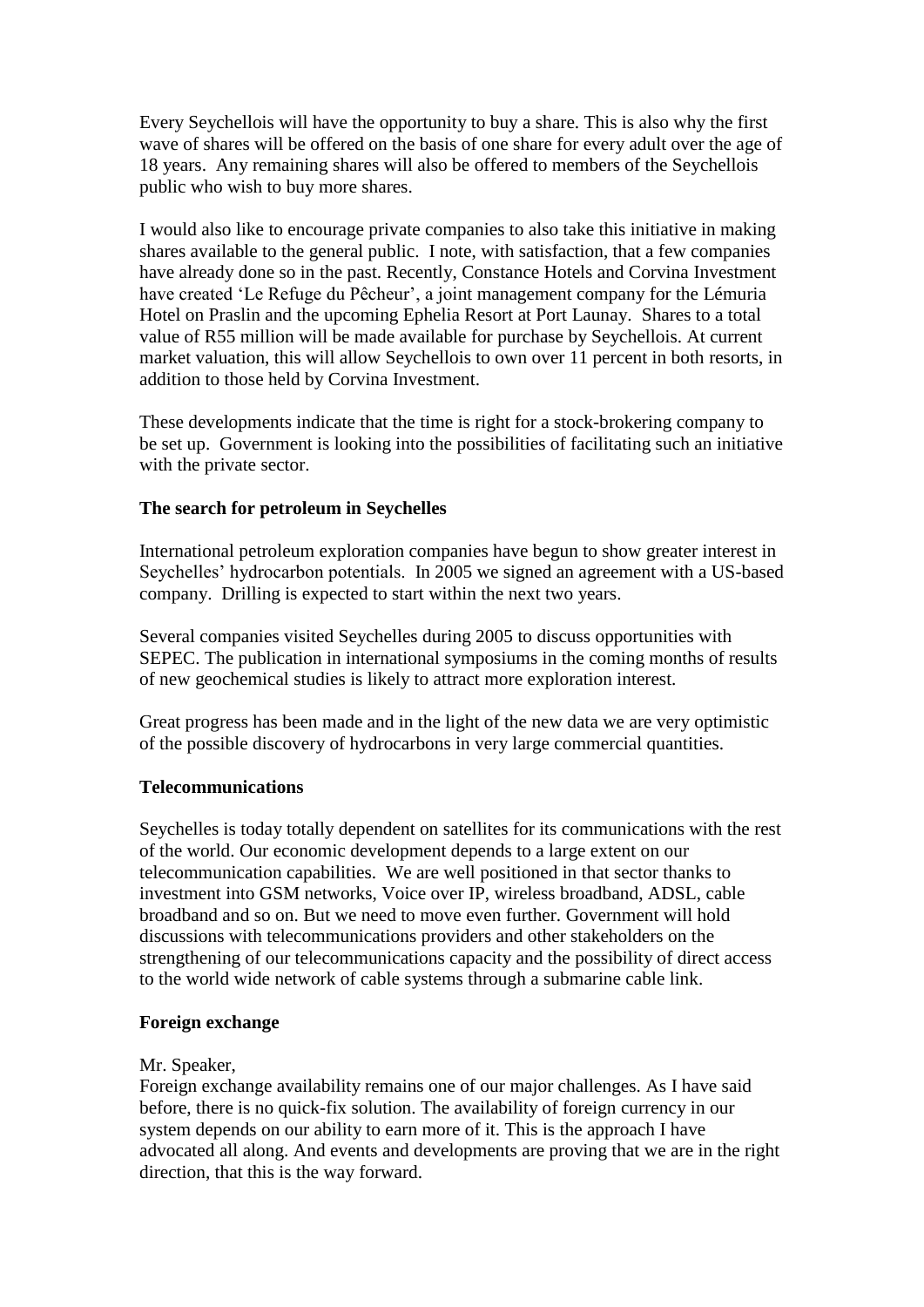As the economy becomes more buoyant, the foreign earnings potential will grow along with it. There has been an increase in the foreign exchange flows, especially in 2005 through new investments and direct flows from tourism related activities, the fishing sector and the tanker business of SEPEC.

With this rise, the Central Bank has started to implement new measures vis-à-vis foreign exchange payments. The Bank has been encouraging the commercial banks to offer the Letter of Credit facility which is helping a number of importers, and this in turn has helped them to diversify their import base.

The Central Bank is currently reviewing the pipeline system in a bid to implement more flexibility, especially in allowing more clients to benefit. There will be, for example, a provision for airlines. This review will also allow more flexibility in how much is paid per request.

The overriding aim of the government in collaboration with the Central Bank is to see a foreign exchange market that is buoyant and able to meet the needs of clients to the maximum.

I am also having consultations with the Central Bank with the view of removing exchange controls. This will be done in a phased manner such that the payment system is not affected in a negative way, that the financial system remains safe and sound, and that all banks adhere to best and prudential practices for the benefit of their clients.

# **Monitoring the debt situation**

## Mr. Speaker,

In parallel with our efforts to address the issue of foreign exchange, we are also closely monitoring our debt situation. Our current situation regarding debt is being managed comfortably. There is no need for us to take any drastic decision which may affect the welfare of our people.

Between the end of the year 2004 and today, Government has reduced its domestic debt by 15%. At the same time we have negotiated agreements with a number of our international partners for reducing our debt. We have also restructured our debt with most of our bilateral partners. We have reduced our multilateral debt, and this year as our economy continues to perform well, we will make strong efforts to address our multilateral loans. I am confident that if our economy continues to progress in the same way, in January 2007, we will be able to significantly address our bilateral arrears.

#### **New potential areas of development**

## Mr. Speaker,

A dynamic economy has been and is one of the key objectives of my presidency: We have established fiscal discipline, streamlined investment, improved the operating conditions in the two motors of our economy - tourism and fisheries, provided new incentives for the private sector including small businesses as well as consolidated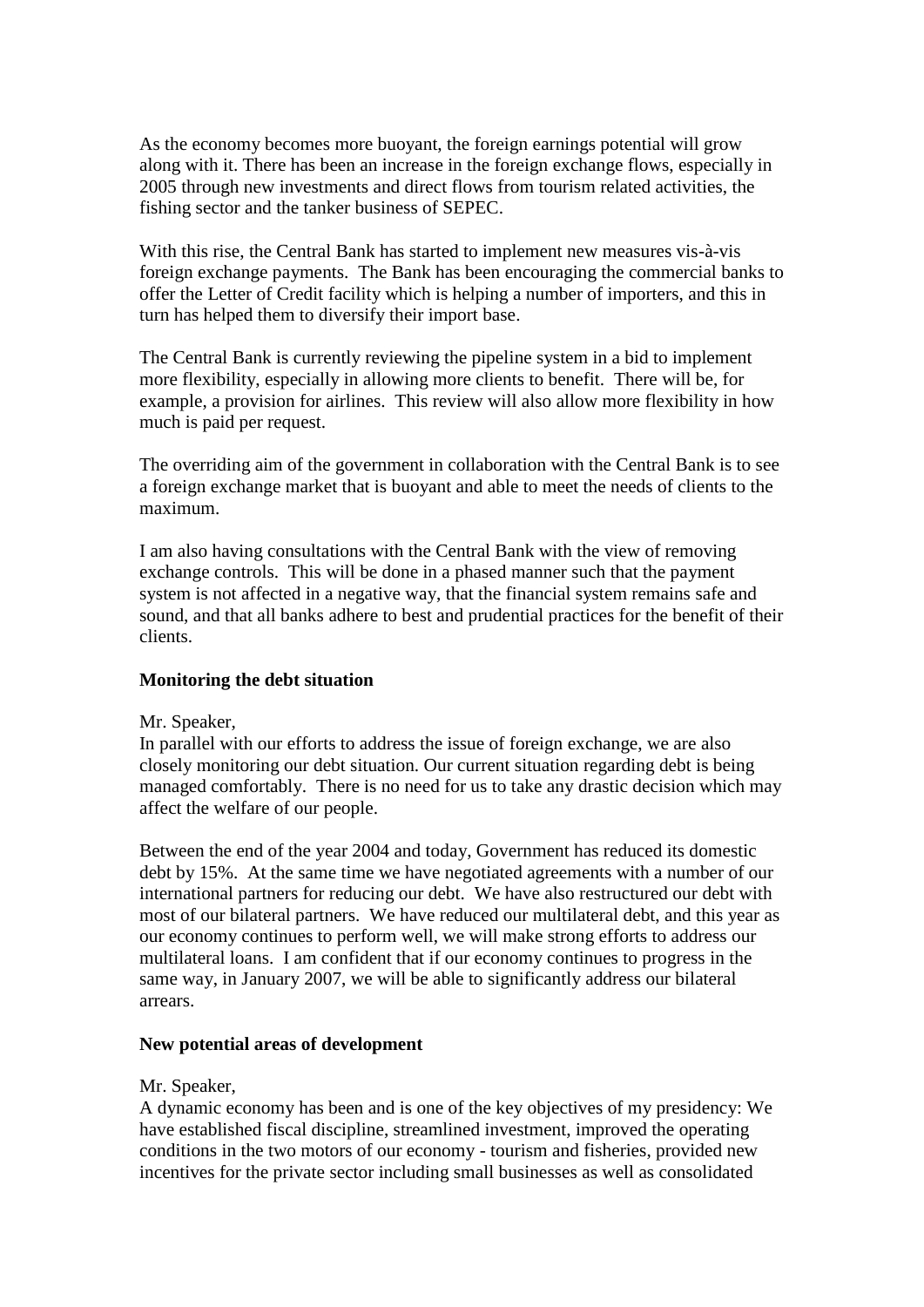potential new pillars of our economy in the offshore sector and our tanker programme operated by SEPEC.

We are now moving towards further diversification both within our core industries and in identifying new potential areas of development. Our development plan over the next five years will provide a platform to maximize our foreign exchange earnings and reinvest in productive sectors. Continued fiscal discipline, and reinvestment in the social sectors will also ensure that our social development is not challenged. Our dynamic economy will provide for the continuation of the "Seychelles Way".

## **Our vision of the Seychelles**

Our vision of the Seychellois is that of a people that is well-educated, healthy and hard-working and responsible; a caring and compassionate people; resilient and capable of facing and overcoming difficulties; patriotic and proud of their identity, their traditions and their values, and, at the same time, open to the world and to positive change.

For the last three decades we have been guided and inspired by a model that places people at the centre of development. We hold dear the principle that people are both the agents and the beneficiaries of development.

My Government will continue to put the interests of the Seychellois people foremost in all our policies and programmes.

# **Education and health**

The health and education systems that we have are among the great achievements of our young nation and they will remain among our top priorities. The contribution of teachers and health workers to the development of a nation is inestimable. I have great admiration for teachers and nurses who devote themselves selflessly to their students or patients. Like everybody else in our country, I wish to see our teachers, nurses and other health professionals provide the best education and health services possible. We also wish to see them have the best working conditions possible.

That is why we have recently revised the Teachers" Scheme of Service. That is also why we have revised the 22 schemes of service in the health system. I am pleased to announce that the exercise has been completed and that the effective commencement date of the schemes is  $1<sup>st</sup>$  January 2006.

## Mr. Speaker,

Over the last two years we have increased spending on education infrastructure and resources. We are taking measures to ensure that pupils can study and teachers can work in a conducive and secure environment.

The Ministry of Education recognises that some pupils need additional support and is introducing an after-school-hours programme for teachers to help children who require such assistance with their homework.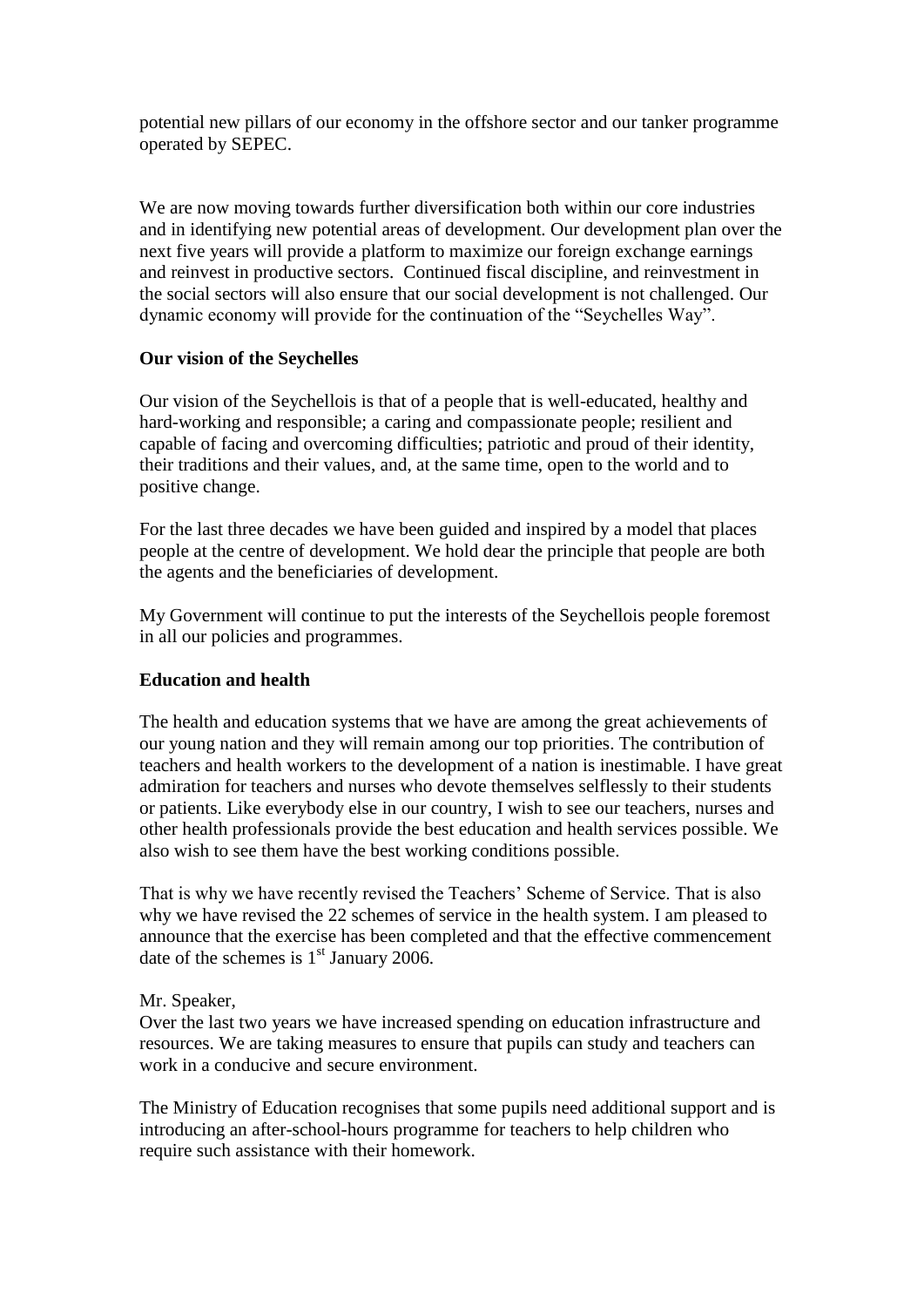At the same time the Ministry will further promote the involvement of parents in their children"s education and links between parents, the schools and the community through the Parents Educators Council and other initiatives.

The development of human resources is the cornerstone of social and economic development. Following the adoption, last year, of the National Human Resources Development Policy which was formulated after wide consultation, Government will present legislation for a Human Resources Development Council and update the national HRD plan for the period 2006-2010.

Post secondary education is playing a key role in our future human resource development. I am pleased to note that 90% of students finishing secondary schools in 2005 have been accepted in a post-secondary institution in 2006.

In the area of higher education we will continue to send our young people to recognised overseas institutions that provide cost-effective courses relevant to our needs. At the same time we will continue our efforts to provide courses locally through twinning programmes and increased use of distance learning in co-operation with overseas institutions. The Seychelles Institute of Management will strengthen its major role in human resource development.

### Mr. Speaker,

In the last two years we have paid increased attention to improving health facilities. A new clinical laboratory has been built. Improvements have been made to the health centres at Corgat Estate in Mont Fleuri, Glacis and Beolière. The construction of the new health centre at Beau Vallon has experienced delays, but is now being undertaken. At Victoria Hospital, the Accident and Emergency unit is being upgraded to provide better facilities and more privacy, and new equipment for several services has been acquired.

The Health Department will, during the course of this year, set up new diagnostic facilities including a new MRI. It will also introduce a scheme whereby foreign consultants will be in the country for a few months at a time to work alongside our Seychellois professionals on more complex medical cases. These visits will take place on a regular basis. While this will reduce the number of patients who have to go overseas for certain diagnosis and treatment and thus reduce costs and foreign exchange outflows, it will also provide greater opportunities for the development of our health system and its staff.

In spite of the great strides made, we do acknowledge that there are more improvements needed. I am confident that the measures and facilities being put in place will help us to meet the expected standards.

I take the opportunity today to call on all our teachers and education staff, all our nurses and health staff to uphold the honour of your noble professions and to act, at all times, with conscience, with professional ethics and with the wellbeing of those in your charge always in your mind and heart. I ask you to work in a spirit of cooperation and in synergy with colleagues and management. I want the Seychellois people to appreciate their health and education services because they are good services. I count on your support.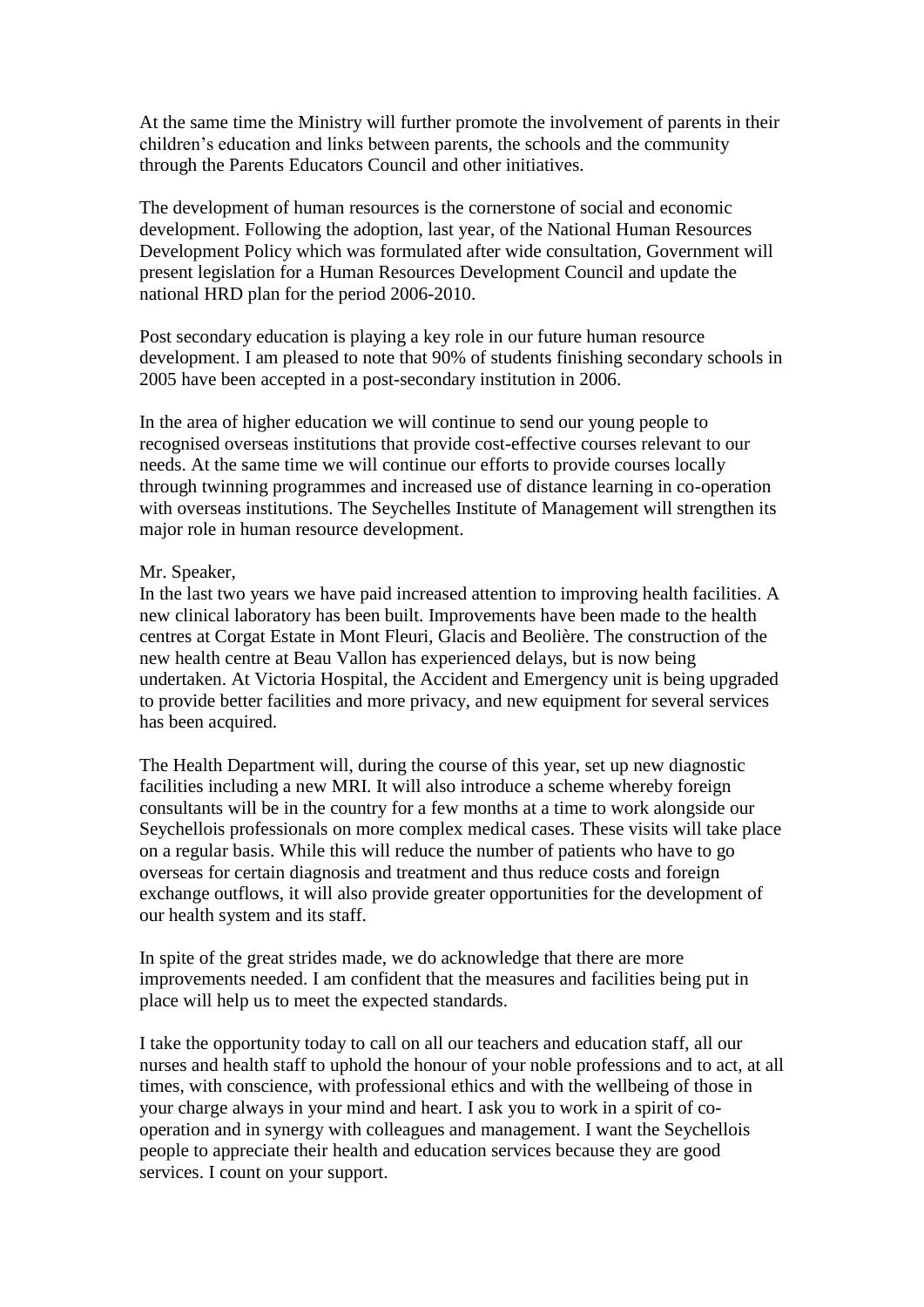### **The housing programme**

#### Mr. Speaker,

Our housing programme is an ambitious and costly one. But it shall remain a major component in our programme to promote social justice and a good standard of living for all our people.

In 2002, 13,900 families or 69% of all families owned their own homes. Between 2002 to date, Government has delivered a further 850 houses under its social housing programme and has granted over 1,000 housing loans. With the introduction of the first Home Ownership Scheme in 2003 and the New Home Ownership Scheme which I presented in my Budget address at the end of last year, the number of families now owning their own homes has risen to 16,500, or representing 75%. Between 2004 and 2005, 1,474 families have also been assisted with loans under the House Extension and Home Improvement schemes.

This is a remarkable achievement and we should be proud of it. It reflects the importance that my Government attaches to the ordinary person. Let us appreciate and celebrate this great success of ours. Let us also take good care of what we have.

Government will continue with its programme to assist our people in obtaining a decent house. 46 projects for a total of 3,257 housing units are in various stages of construction. We have experienced unfortunate delays with a major project, that of Ile Persévérance, This project - one of the largest housing projects ever undertaken - is expected to deliver over 2,000 houses to people in need. I am pleased to note that work has now started on both phases of the programme, with five local contractors involved. I expect rapid progress on site to ensure timely delivery.

During the course of this year, it is expected that 800 houses will be delivered from ongoing housing programmes for allocation to families. It is expected that 850 loans will be disbursed by the Housing Finance Company. Thus this year alone, some 1,650 families will be assisted in the housing sector.

Government will continue to invest in the Land Bank programme as part of its overall housing programme. Over the next 5 years, Government will invest around SR50m in the Land Bank to make available an additional 400 plots at the rate of 80 to 120 plots per year. Currently, 140 new plots on Mahé are being developed with two main projects at Baie Lazare and Anse Etoile. Infrastructural works to existing estates are being completed across Mahé, Praslin and La Digue.

The Home Ownership Scheme that I announced in the 2006 Budget address has been well–appreciated. As at 23<sup>rd</sup> February 2006, 2,660 out of a total of 3,814 families have registered on the scheme and will become the owners of houses they occupy. This represents 69% of those eligible to register under the scheme – an indication that people have realised the benefits of the scheme and have become more conscious of the importance of becoming homeowners.

I am pleased to announce that Government is now extending the scheme to benefit persons who were legally occupying Property Management Corporation (PMC) flats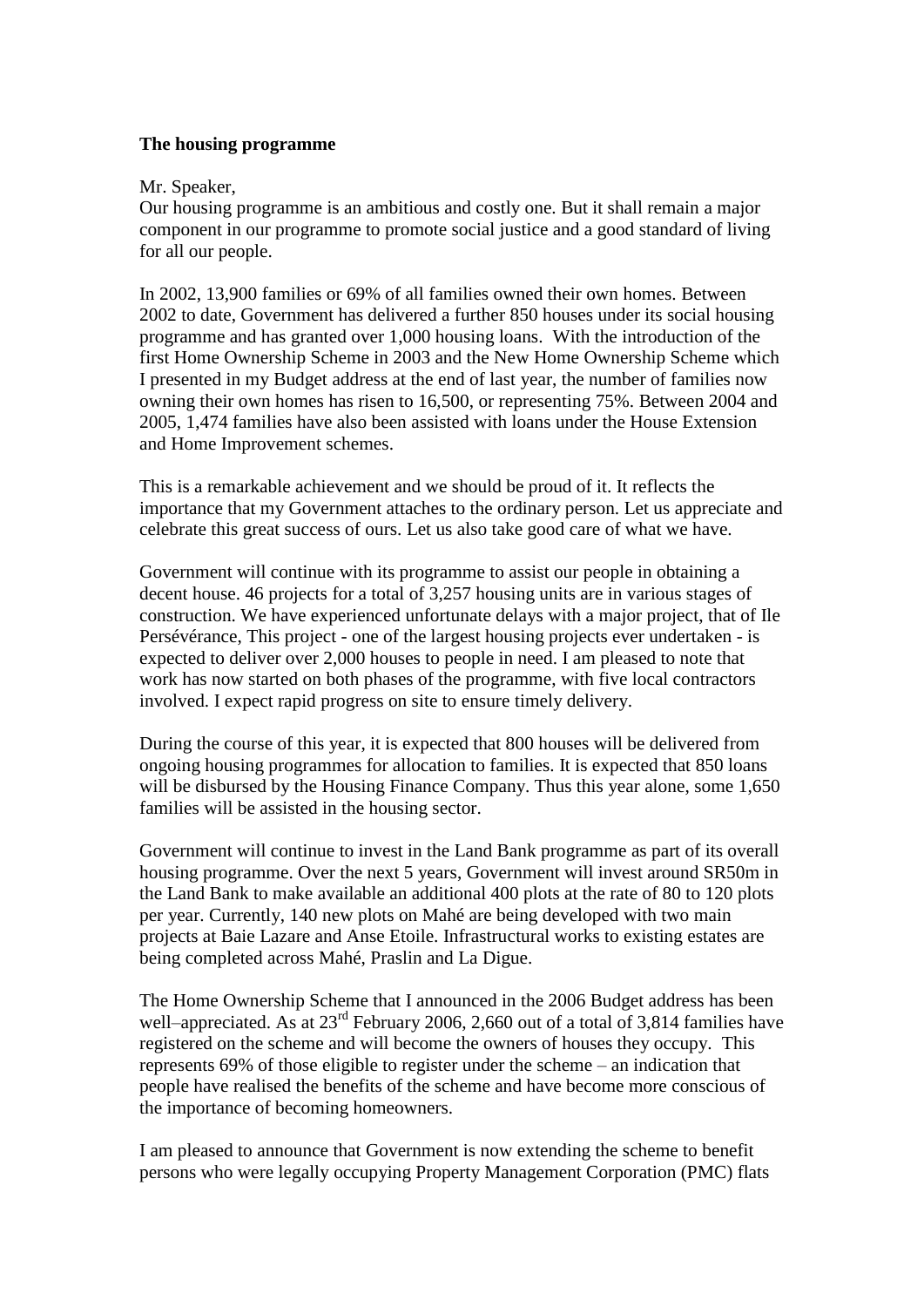before 31<sup>st</sup> December 2003. Families who have been legally staying in a PMC flat for 15 years or more and who are up to date with their rent payments will have their flats transferred to them without any further amount to pay.

Families who have occupied their flats for a period less than 15 years will be able to buy their flats at substantially discounted prices. The scheme will take retrospective effect as from  $1<sup>st</sup>$  January 2006 and will be open for two years from  $1<sup>st</sup>$  March 2006. A total of 537 families stand to further benefit under the scheme and become homeowners. This will bring the total number of families who stand to benefit under the new Home Ownership Scheme to over 4,352.

I also wish to announce that Government has also taken into consideration those families who have been assisted with a PMC house after  $31<sup>st</sup>$  December 2003. Effective  $1<sup>st</sup>$  January 2006, all families legally occupying PMC flats and bed-sitters between 1<sup>st</sup> January 2004 and 31<sup>st</sup> December 2005 will also benefit from a 10% reduction in rent. This is in line with my Government's drive to further help families with a reduction in the cost of living.

We know that in the case of several families currently occupying bed-sitters that these may no longer be appropriate to their needs. These bed-sitters will therefore not be sold. It is Government policy to assist these families to find permanent housing and we will endeavour to do so as soon as possible.

Helping our population to obtain decent housing is part of my Government's overall programme to promote the well-being of the Seychellois. We have done much in the past years. There is more to do and we remain committed to our objective. I avail of this opportunity to reassure all families that are still awaiting housing that my Government remains committed to assisting them.

## **The welfare of particular groups in society**

## Mr. Speaker,

The Government will continue to promote the welfare of particular groups in our society - our children and youth, our brothers and sisters with mental or physical disabilities, the elderly and those in need of special attention.

The Social Services Department will strengthen co-operation with other ministries, organisations and NGOs working to address social problems and to promote good parenting and strong families.

Together with the Local Government Department, this Department will intensify efforts to work with disadvantaged families to empower them to improve their situation. We are in the process of setting up structures in the districts to help them to live a better life.

The Social Services Department will play a lead role in the implementation and monitoring of the National Plan of Action for Social Development 2005-2009 and the National Programme of Action for Children and related activities arising from the 2005 national theme.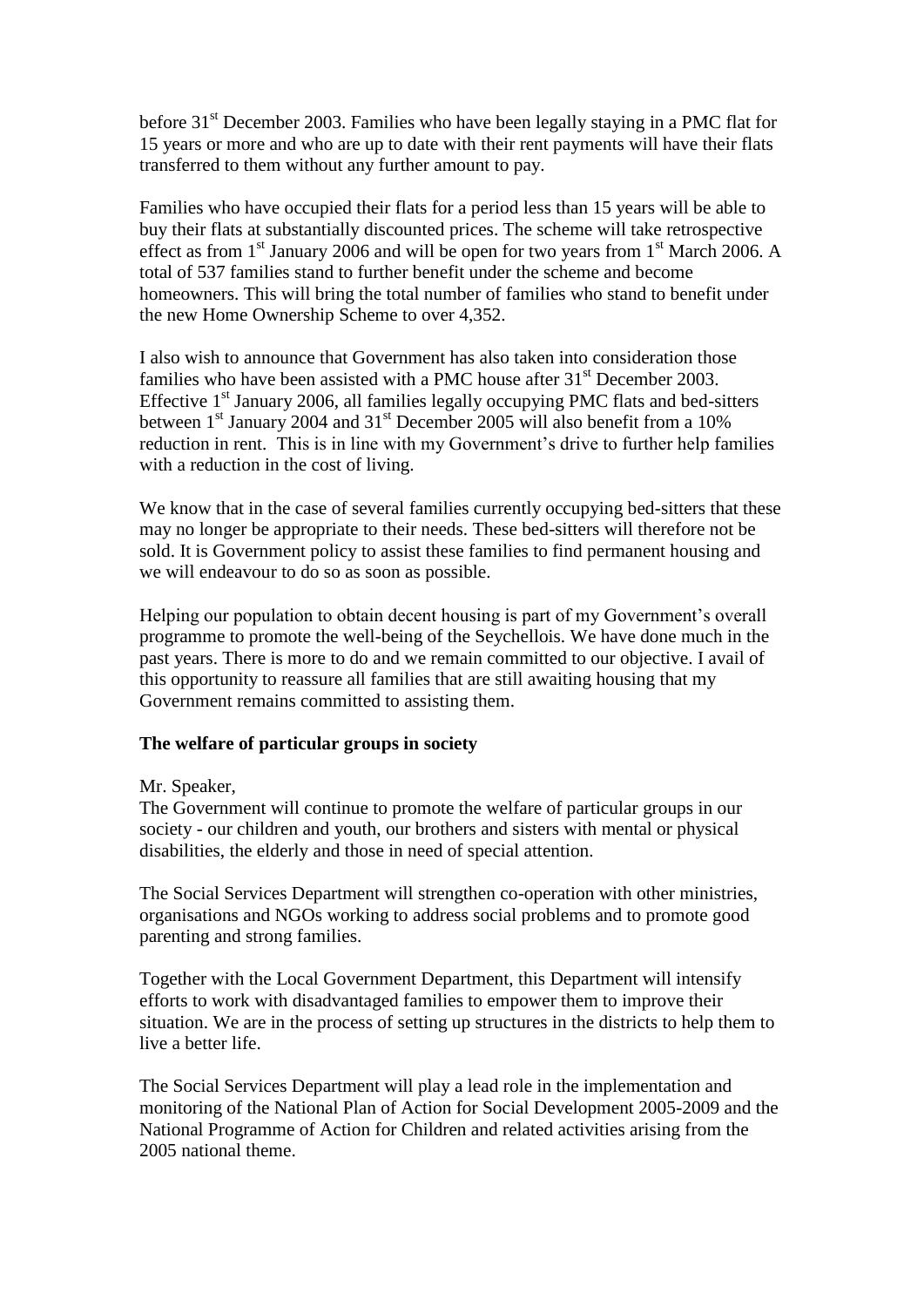Mr. Speaker, our children can unite our society in a way that nobody or nothing else can. The national theme for last year – "Our Children, Our Treasure, Our Future focused society"s attention on our children. During this year, as we Celebrate Seychelles, we should continue to promote the health and well-being and wholesome development of our children.

# **Drugs and alcohol problems**

Illegal drugs and alcohol abuse are problems that we must, as a society, address.

Drugs destroy lives. Drugs destroy dreams. They destroy our aspirations for progress. They benefit nobody but the traffickers.

Together with its partners, DAC (Drug and Alcohol Council) will pursue its campaign of sensitisation to help children and youth, the most vulnerable section of society, to the dangers of using and abusing drugs. Intervention programmes in schools involving students, parents and teachers, first introduced in Beau Vallon Secondary school, will be extended to other schools. DAC will also strengthen co-operation with international partners.

The Centre Mont Royal is doing commendable work in helping the victims of drugs and alcohol to kick the habit and regain control of their lives. In 2005 they worked with over 150 patients.

Last year the Psychiatry services at Victoria Hospital had 250 patients with alcoholrelated problems and 176 with drug-related problems.

Government will give every support possible to the agencies working to address the problems of drugs and alcohol abuse.

But success depends on the combined efforts of all, not just the agencies, the police or the law courts. Parents and family members, friends and neighbours, religious organisations, political leaders, all who really care about the good of society, about law and order, about our future as a people, have a role to play in this important campaign. Let us join forces now.

# **Community development**

## Mr. Speaker,

Community Development is at the heart of my vision for our people and our society. Government has over the years established a system of decentralised provision of important services, including in health and education. Sports facilities have been built in several districts. We have recently introduced a system of environmental health officers in districts and we are doing the same for social workers. A business advisory centre has just been opened on Praslin.

It is Government"s intention to continue bringing services and facilities closer to communities with due regard to the size of our country and cost-effectiveness.

The Local Government Department will strengthen existing programmes in the communities such as those for senior citizens and for the disabled, Neighbourhood Recreational Activities, Family Affairs and emergency brigades. New initiatives will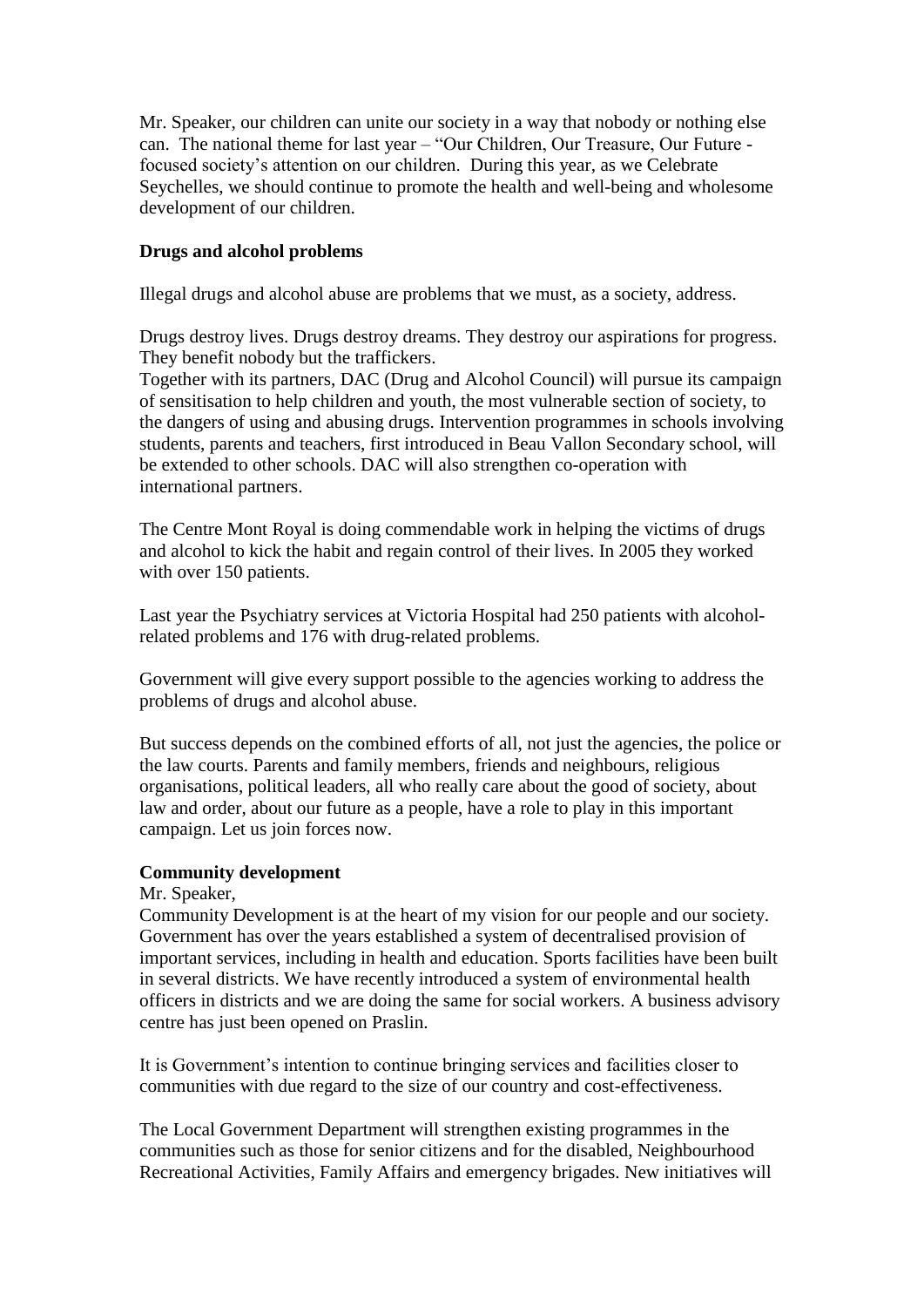be introduced and the District Administrations will seek to involve inhabitants in matters of importance to their communities and promote more consultation.

But all these rely on the participation of the inhabitants. Let us be involved in the life of our communities and our district.

It is important that we preserve the values of good neighbourliness and mutual help that characterised our communities and that, I am glad to say still exists but needs to be promoted. In these modern times, when we have the possibility of hopping on a plane to fly to a foreign city, let it not be too great an effort to cross the road to greet a neighbour or to come to assist him or her in a case of need.

Let us strengthen the spirit of solidarity that exists in our society. Let us look out for each other. Let us continue to live the *Seychelles Way*.

I recall that recently some basketball players organised a game to raise funds to assist a fellow player who was ill. I was touched by this small but eloquent gesture of solidarity that shows that we care for each other and do take initiatives to come to the assistance of our fellow citizens. I congratulate the organisers of such gestures of solidarity which strengthen our society.

The Local Government Department will pursue its programme of community projects such as access roads, small bridges and minor drainage works. Wherever possible an element of self-help and mutual assistance by residents will be included in these.

Over the years, Government has built secondary roads in every district to improve the accessibility of residents to essential facilities and amenities. Public transport is increasingly able to access these roads.

## **The value of our natural and cultural heritage**

Mr. Speaker,

In this year when we are collectively celebrating all the good things about our country, it is fitting that we remind ourselves of the value of our natural and cultural heritage.

Our physical environment, our land and sea and what they hold, provide the natural resources we depend on for our livelihood. Our natural environment is also intrinsically linked to our identity as a people and our culture.

The issue of littering, waste management and public health is of great concern. A healthy nation also depends on a clean nation. Our economy also depends on a clean and healthy environment. Significant steps have been taken in the management of public waste over the years.

This year, the Environment Department will review the country"s waste management programme. The Department has recently launched the "Celebrate a Cleaner Seychelles" campaign to further sensitise the public on proper waste disposal and avoiding littering.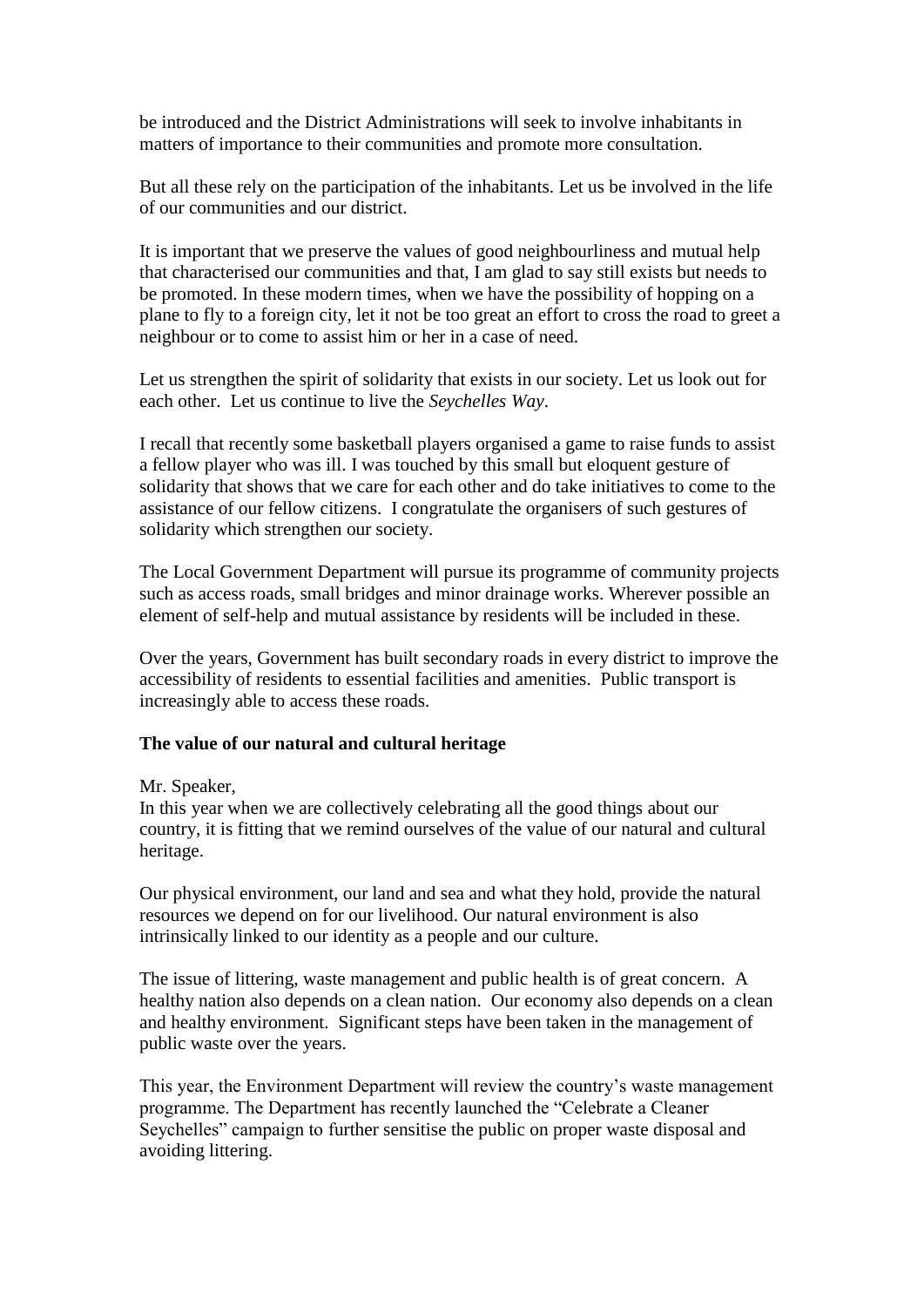I appeal to all Seychellois and residents to join in this campaign. We are all aware of the health hazards posed by dumping and improper disposal of waste. We, Seychellois, have a proud tradition of keeping our homes clean. We need to improve where waste disposal is concerned.

Our streets and public areas should reflect the cleanliness of our homes. The streets, the public areas of our islands, the hillsides and the ravines, the beaches, the rivers and marshes, the sea, belong to all of us collectively. It is our duty and it should be our pride to keep them clean. Nature has done its part in giving us a beautiful country; let"s play our part in keeping it beautiful.

I should also like to set ourselves a challenge regarding Victoria. As our national capital, Victoria is of interest and is frequented by all Seychellois, residents and visitors. I am sure that it has a special place in the hearts of all of us, and that we would all wish to have reason to be proud of it. In the next few years we must work to ensure that Victoria is clean and beautiful, well-organised and, within the possibilities of our resources, a lively and interesting place for our people and visitors alike. Victoria should reflect what the people of Seychelles stand for: Pride and Simplicity.

## **Culture and sports**

## Mr. Speaker,

In relation to culture, the Sports and Culture Department launched the national culture policy last year. The policy covers several domains and aspects of culture and the arts and it is hoped that it will be a useful guide for all stakeholders in the formulation and implementation of cultural programmes this year and in the years ahead.

The Sports and Culture Department will continue to work with the various federations and other partners in the development of sports and physical recreation. Ethics, fairness and good governance in sports will be promoted. It is intended that Seychelles ratifies the International Convention against Doping in Sports. The National Anti-Doping Policy and Strategic Plan will be implemented this year.

The Ministry of Local Government, Sports and Culture in liaison with the Ministry for Education and Youth, will in the first half of this year take the first steps towards the setting up of a "Sports Etude" project. This project will help our young athletes to learn how to balance the pressures of training and competing in their respective sports with their schoolwork.

The project will facilitate the transportation of young athletes between their homes, their training venues and their places of study. Academic support will be provided in the form of one on one tutoring where necessary.

In the last two years, Government has provided artistes in our cultural industries with better access to materials and improved infrastructures. We will continue to support them in any way we can.

## **The preparedness culture**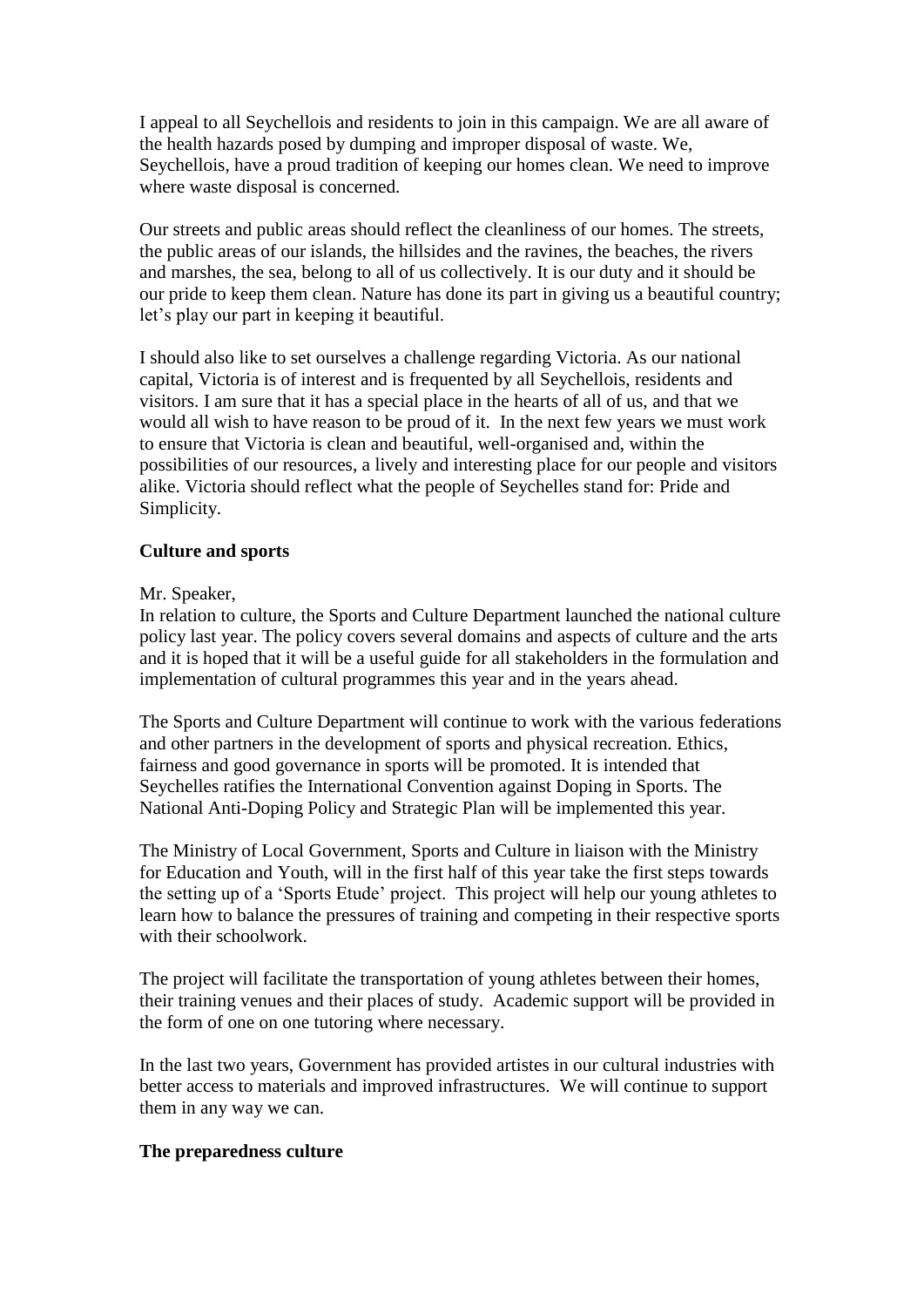## Mr. Speaker,

The sustainability of the "Seychelles' Way" and our continued development as a nation will depend on our ability to manage some of the more unpredictable and volatile aspects linked to natural phenomena as well as to globalization. My Government is committed to further developing a 'preparedness culture' in our country.

A preparedness culture does not depend only, nor primarily on Government initiatives. It depends on every member of the Seychellois population contributing. Government has set up mechanisms for example to develop a savings culture including the R1,000 grant for newborns to start a savings account and the setting up of the Pension Fund, but it depends on the contributions of individual Seychellois to make these mechanisms work in the long run.

One of the first new initiatives which we will be launching in the course of this year is an insurance scheme for farmers and for fishermen. The tsunami of 2004 and flooding following heavy rains has shown us that very few of our farmers and fishermen benefit from insurance on the materials and infrastructure on which they depend for their income.

The Scheme has already been discussed extensively with our two local insurance providers - SACL and HSI - and a special board will be set up to implement it. In research undertaken, the cost of insurance has been one of the main prohibitive factors, and we have already budgeted a Government subsidy of SR1 million to ensure that the scheme will be affordable for every farmer and fisherman who is interested.

The scheme will also facilitate the procurement of loans by reducing the risk to banks and other financial institutions.

A preparedness culture also means that we should constantly be on our guard and take preventative measures to deal with increasingly global diseases that may threaten our public health. The prevalence of HIV/AIDS is unfortunately on the increase in our society and we must all make more prevention efforts while also providing support and understanding to those who are afflicted. My Government has made a long-term commitment to providing anti-retroviral drugs to those in need. Government and NGOs have also worked in tandem on prevention campaigns and I call on every Seychellois to play their part.

The recent cases of the spread of chikungunya fever in Seychelles emphasizes once again, the importance of us all working together to ensure the health of our nation. I congratulate the Health Services, all other organisations and individuals involved for their efforts to contain the spread of this disease. We have to be vigilant: be it against chikungunya or avian flu or any other disease that may find its way to our shores.

Preparedness is also about conservation: conservation of our natural resources that feed our industries, conservation of water and electricity. As a small country, we cannot afford to be wasteful. The development of our economy coupled with increases in housing means that the demand for treated water has doubled in ten years. We have put in place different strategies to meet our water needs, and we will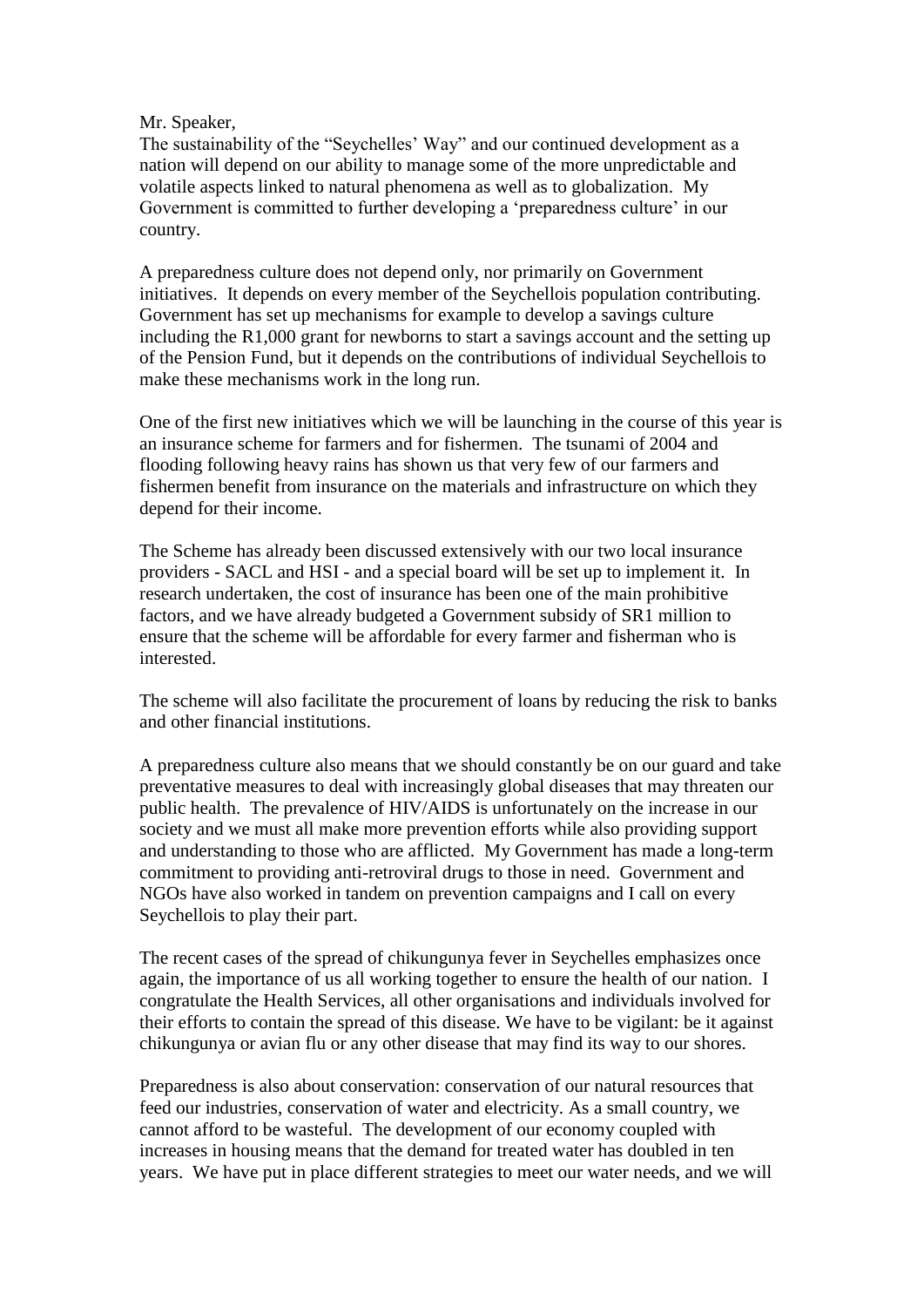continue to develop new and innovative ways to ensure that our water needs are met. Every Seychellois also needs to be mindful of not wasting water. As a nation we need to develop habits that maximise the development potential of our resources.

# **Our use of energy**

Similarly we should be careful in our use of energy. Electricity requires imported oil to run the generators.

Our imports of petroleum products in 2002 totalled US \$22.8 million. Our forecast for 2006 US \$ 49.3 million. Seychelles is one of the few countries in the world which has not raised the prices of petrol, electricity or gas in response to the recent price hikes. We have been able to do this thanks to the commendable efforts made by SEPEC and its strong performance in exports. SEPEC"s outlook is strong and no price rise is currently foreseen, but every Seychellois also needs to participate in the effort to ensure that we use electricity and petrol in a responsible manner which will make us stronger as a nation.

## **Including more actors in decision-making**

Mr. Speaker,

I firmly believe in as wide consultation as possible and in a Government that is close to the people. Government"s policies should be grounded in the people"s needs and aspirations. Consulting is an element of my work and I intend to continue doing so.

In the process of Government as a whole we are including more actors in decisionmaking and the process by which decisions are implemented. This is promoting the culture of good governance in our country.

Professionals and the private sector are represented on various national boards and committees. People directly involved in the operation of tourism businesses are represented on the Seychelles Tourism Board (STB), for example. Small businesses have a member on the Joint Economic Council.

Mr. Speaker, I should also mention that Government is only one of the actors in governance.

The private sector also has a role to play, as does civil society.

## **Good governance and a responsible opposition**

Good governance is also about a responsible opposition, a loyal opposition, an opposition that pursues its principles without undermining the welfare of the nation.

The responsible governance of our country also depends on a responsible press. In Seychelles, anyone is free to put forward their opinions in public fora as well as in the various media outlets. It is important that a responsible journalism is practiced which does not seek personal gain nor denigrate the country.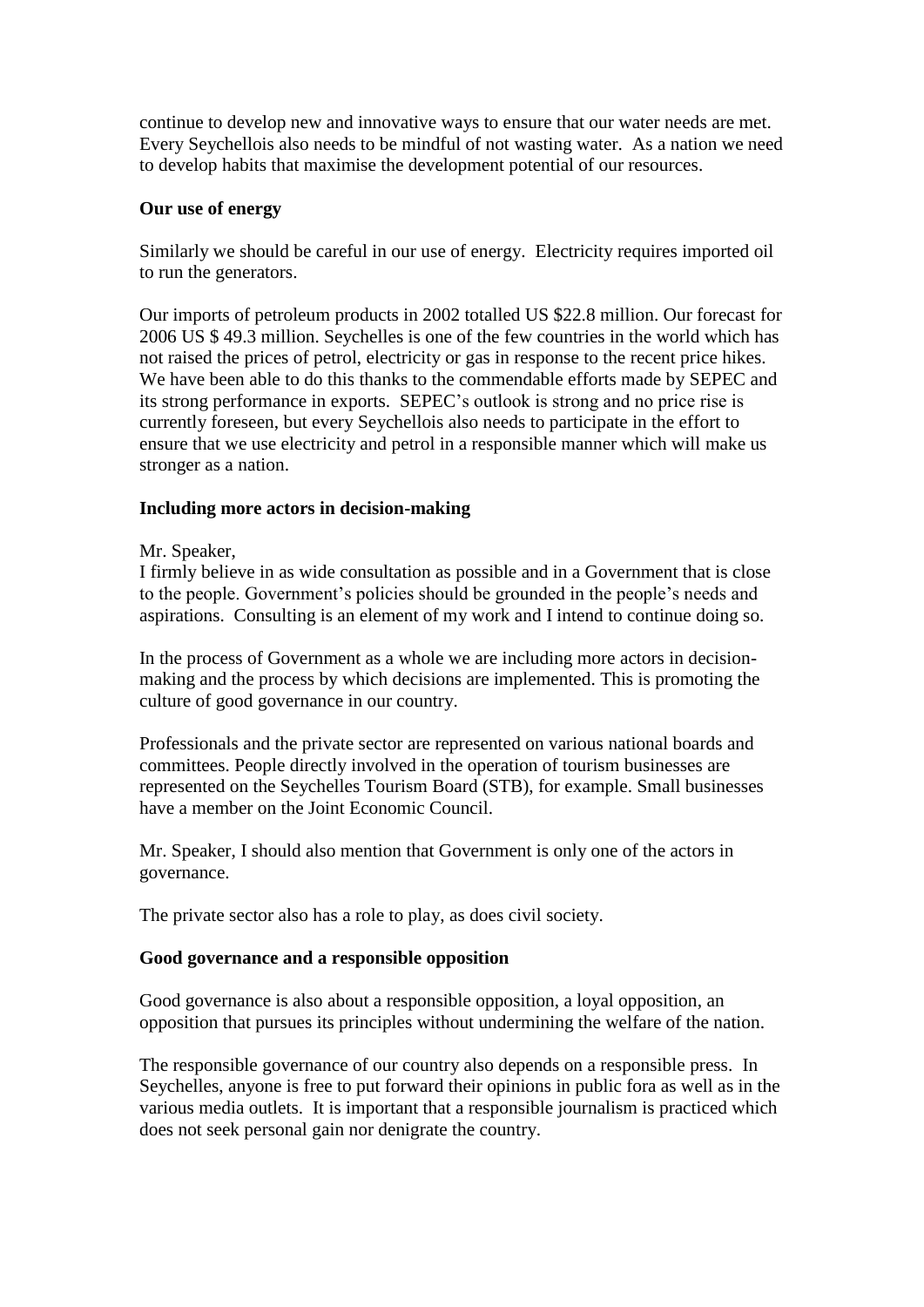I believe that good governance requires participation. It allows our nation to hear the views of as many of our people as possible. The good governance we are developing in Seychelles will make us more accountable, transparent, responsive, effective and efficient. Good governance is about following the rule of law.

Good governance contributes to the building of an organized society that offers full protection of human rights. A society"s well being depends on ensuring that all its members feel that they have a stake in it and do not feel excluded from the mainstream of society. This requires all groups, but particularly the most vulnerable, to have opportunities to improve or maintain their well being.

## **Law and order**

## Mr. Speaker,

Law and Order has been, and will remain, a priority for my Government. Certain improvements have taken place, evidenced by the reduction in violent crime reported over 2005. Further improvements are still required, nonetheless, and in this context I will undertake further restructuring and reform of the Department of Police this year. This will include the setting up of a National Intelligence Centre to combat serious crimes such as drug trafficking, money laundering, violent crime, and terrorism.

Organised crime knows no boundaries. It can threaten our security and sovereignty as a nation.

The Seychelles People"s Defence Forces are providing efficient protection of our Exclusive Economic Zone and of our sovereignty. I wish to commend them for their role in this regard, as well as for their involvement in community development.

## **Seychelles' visibility in the international arena**

## Mr. Speaker,

Seychelles is gaining more and more visibility in the international arena. Improvements in our economic outlook coupled with our reputation as an idyllic holiday destination - images actively promoted by our Governmental agencies - have increasingly put Seychelles on the world map.

Our objectives for 2006 and beyond include:

- To continue being a non-intrusive but active consensus builder on the international scene
- To continue playing a constructive role in the United Nations particularly concerning the ongoing reforms
- To further develop regional ties particularly in the IOC, COMESA and SADC
- To further strengthen our ties with our traditional partners as well as emerging powers
- To consolidate and expand Seychelles' image as a unique tourism destination
- To further establish Seychelles as a leader in environmental sector
- To further promote and develop Seychelles as a regional hub in relation to its transport and communication services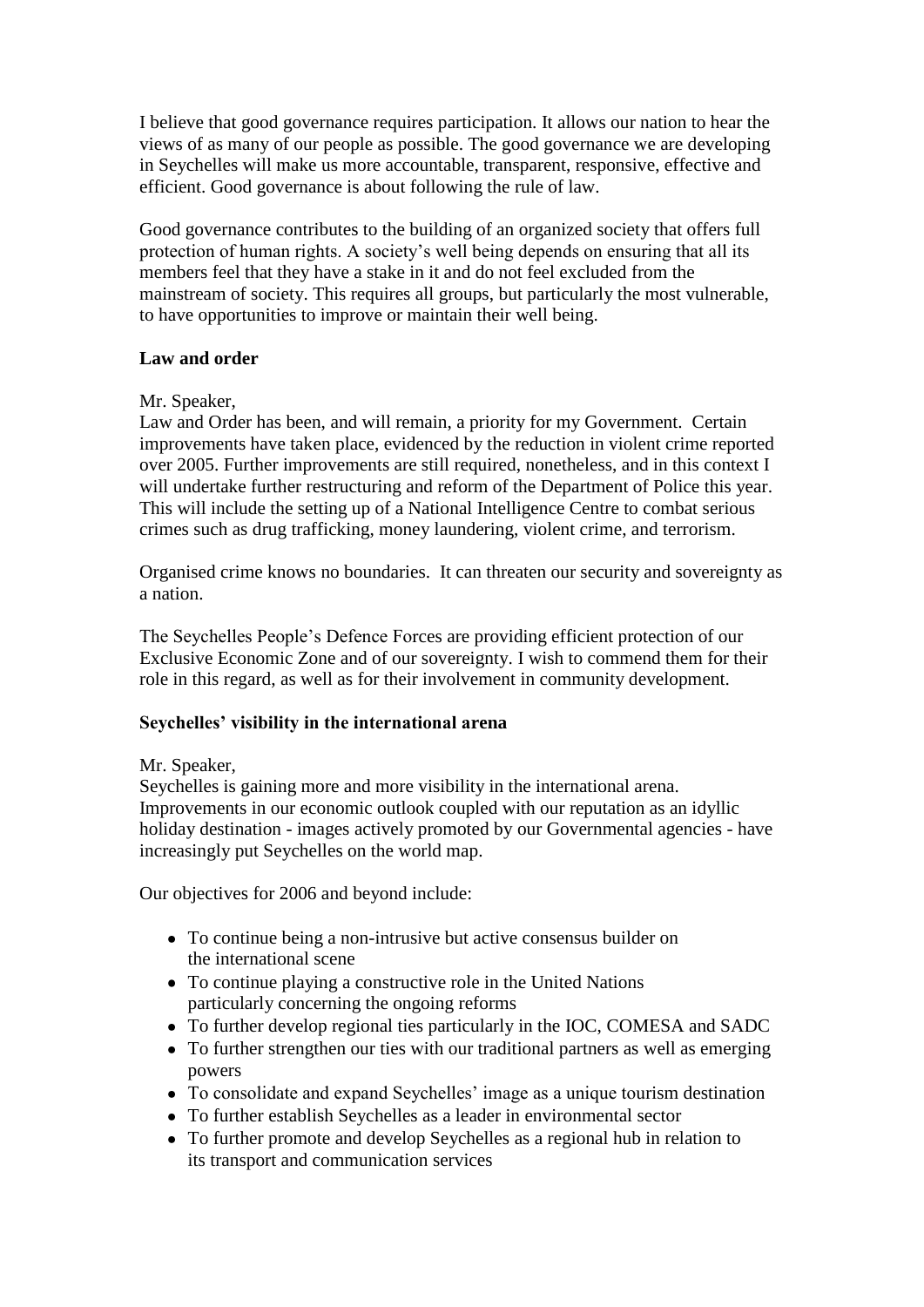To continue to create a favourable investment climate which will attract developments of benefit to all Seychellois.

We are in the process of re-opening our embassy in Brussels and this will be followed in due course with the re-opening of our representation in Tshwane, South Africa. A candidature for the post of Ambassador in Brussels has already been identified and will be presented shortly to the National Assembly.

Our foreign partners continue to show increased confidence in Seychelles as indicated by our ever-expanding network of Double Taxation Agreements as well as our strong relations with numerous bilateral and multilateral organisations. It is up to all of us to work together to build on this.

### **Realising the vision we share for Seychelles**

Mr. Speaker, dear Seychellois brothers and sisters, Let us together continue to realise the vision that we share for Seychelles. We already have a solid base for this even better Seychelles, the Seychelles with a strong, dynamic economy and a caring, compassionate society.

It is up to us, all of us, to build on this base - together. Our children and we ourselves are the beneficiaries of development. It is also we who are the agents, the actors, who bring about development; through our hard work, our unity, our solidarity; through taking care of our health, the cleanliness of our neighbourhood, maintaining good relations with our neighbours; through ensuring law and order, peace and stability in our country; through proper use of services; through the love we have for our country and the determination to see it progress.

We must look beyond whatever divisions there may be among us, beyond whatever difficulties we may have, beyond partisan politics, to look at the bigger picture; to look at the interests, now and in the future, of our country and all our people.

#### **I believe passionately in the Seychelles way**

Mr. Speaker,

I do not believe in petty politics. I believe in Seychelles. I believe in the Seychellois people. I believe passionately in the Seychellois way.

At the beginning of this year, a great man of our time, Nelson Mandela, when asked what was his resolution for 2006, replied simply: "The only resolution I can make is that I should be of better service to the people".

A statesman such as Nelson Mandela can teach us a remarkable lesson of courage, determination and political ethics. I think that such a resolution is valid for us all, and I would like to take the opportunity to pledge my services to the Seychellois people in this spirit.

I make this pledge in all humility, to continue to work for every Seychellois, and where shortcomings exist to rectify them. I will continue to lead, based on a spirit of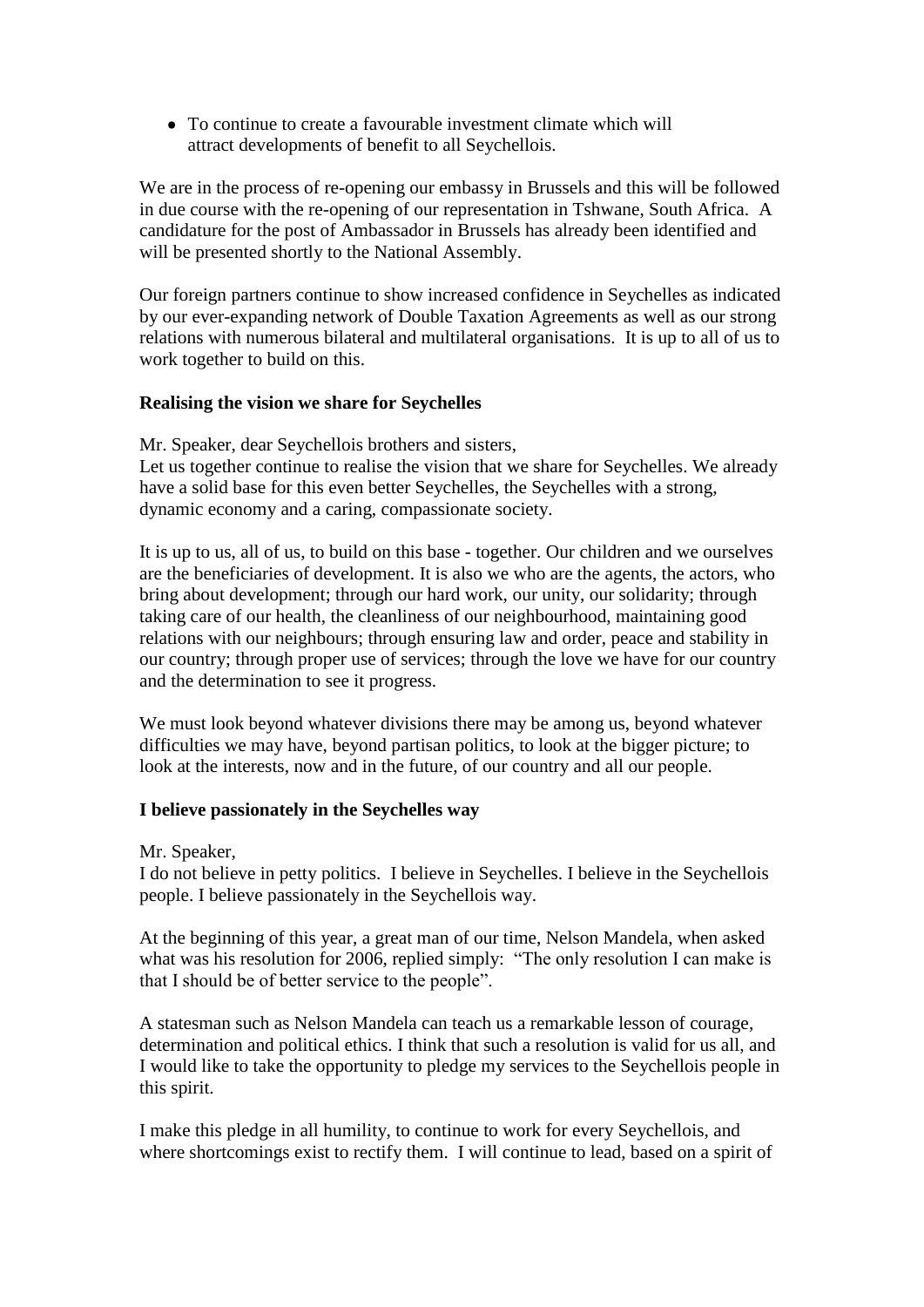consultation. I will continue to stress the importance of hard work - there is no replacement for it.

In the last thirty years we have travelled a long road together. In spite of difficulties, in spite of some shortcomings, this road has been as a road of progress, of progress that our parents and the older ones among us might not have dreamed of or thought possible for what was this small, isolated and poor country of ours.

The younger generations have not lived the days of the poorer Seychelles of their parents. They have not experienced first hand the immense changes that have taken place in our country over this relatively short period of time.

But that was precisely the aim of those who have worked hard throughout those years to make Seychelles a better place. They worked so that their children and the future generations would not know the hardships that they had lived, to create a fairer and more just society where all - irrespective of background, of origin, of the consequences of our history thus far - would be able to have the same opportunities in life, to live in dignity and realise their potential.

I take the opportunity today to thank all who have contributed to the building of Seychelles over the years, all the women and men who have worked hard and, often selflessly, to create the Seychelles that we know today.

I wish, on behalf of the Seychellois people, to thank also the foreign countries and multilateral organisations that have assisted us in our development efforts.

We have received assistance, assistance that we have used properly and for the purposes they were given and which, together with our hard work, have contributed to our achieving most, if not all, of the Millennium Development Goals that have been set as targets for developing countries to attain by 2015.

## **Taking up the challenges that we face**

Dear people of Seychelles, let us take up the challenges that we face. Let us have confidence in ourselves and in the future. Let us rededicate ourselves to work together for our country. We have succeeded so far; we will continue to succeed and progress if we remain united, if we ensure the peace, stability and harmony that have brought us this far, if we co-operate with each other and work hard.

The first two lines of the preamble of our Constitution read thus:

"We, the People of Seychelles, Grateful to Almighty God that we inhabit one of the most beautiful countries in the world…"

Yes, dear brothers and sisters, our Seychelles is one of the most beautiful countries on God"s earth. We are indeed blessed.

Let us celebrate the Seychelles that God has given us and keep it safe and beautiful.